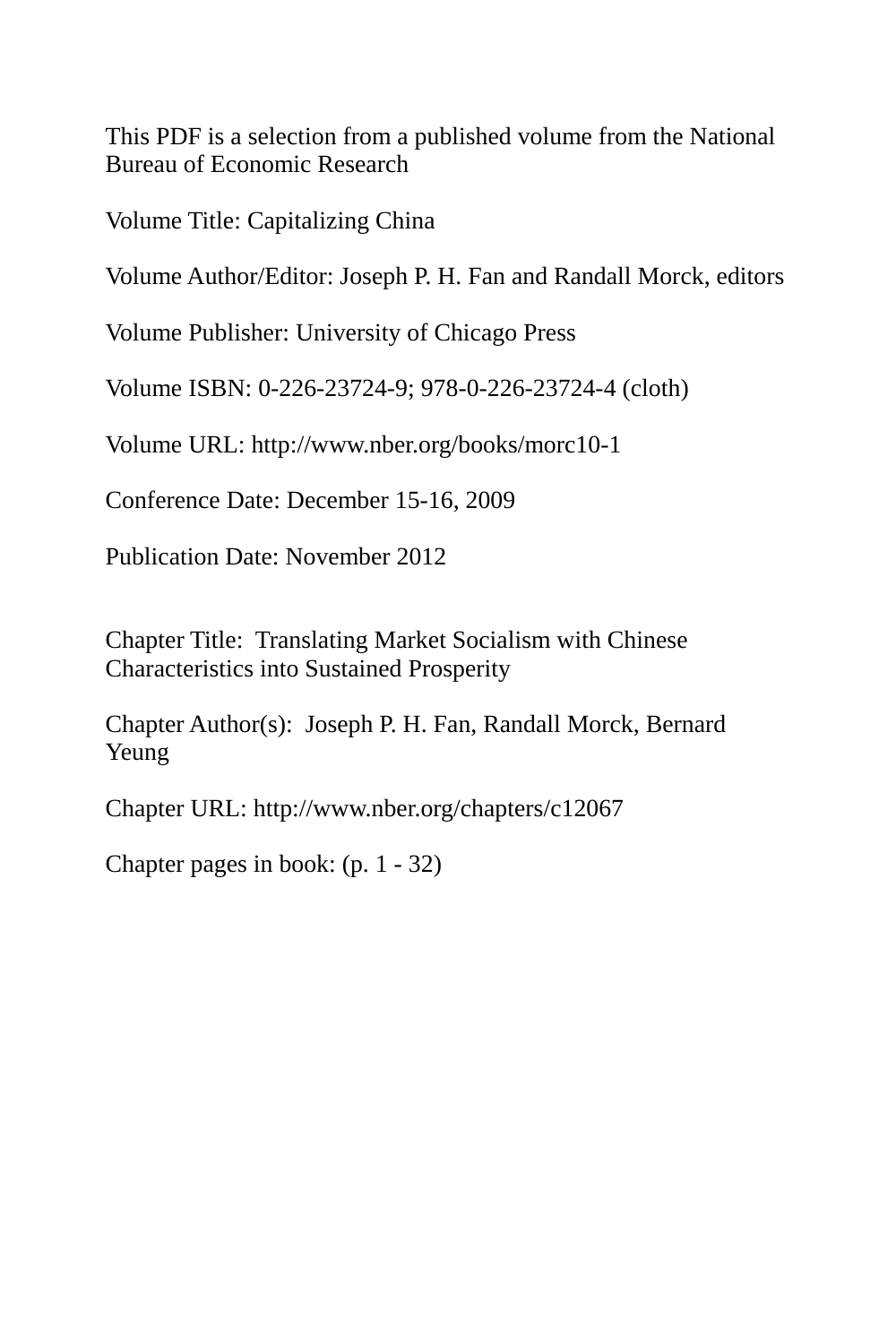# **Translating Market Socialism with Chinese Characteristics into Sustained Prosperity**

Joseph P. H. Fan, Randall Morck, and Bernard Yeung

#### **I.1 Introduction**

*Capitalizing China* examines the accumulation, distribution, and governance of capital in China. According to Vladimir Lenin (Yergin and Stanislaw 1998), capitalists control "the commanding heights" of a capitalist economy and the Communist Party must control the "commanding heights" of a socialist economy. In the transition economies of Eastern Europe and the former Soviet Union, the party ceded this ground to capitalists—though sometimes the same people continued in residence there.

China often seems to be embracing capitalism, but unwilling to admit this. Recent estimates correctly attribute 70 percent of GDP to its private sector (Nee and Opper 2012), and millions of entrepreneurs are starting new businesses (Khanna 2008). But many of those entrepreneurs rely critically on local or central party connections, and terms like *hybrid sector* or *nonstate- owned enterprise sector* might more aptly describe all but the smallest of these enterprises, whose CEOs and boards benefi t from the advice of their dedicated enterprise- level party secretaries and party committees.

Joseph P. H. Fan is professor of finance and codirector of the Institute of Economics and Finance at the Chinese University of Hong Kong. Randall Morck holds the Stephen A. Jarislowsky Distinguished Chair in Finance and is the Distinguished University Professor at the University of Alberta Business School, and is a research associate of the National Bureau of Economic Research. Bernard Yeung is the Stephen Riady Distinguished Professor and Dean of Business at the National University of Singapore.

We are grateful to the Institute of Economics and Finance of the Chinese University of Hong Kong for funding, to P. W. Liu and T. J. Wong for their comments and suggestions, and to Jun Huang for excellent research assistance. For acknowledgments, sources of research support, and disclosure of the authors' material financial relationships, if any, please see http://www .nber.org/chapters/c12067.ack.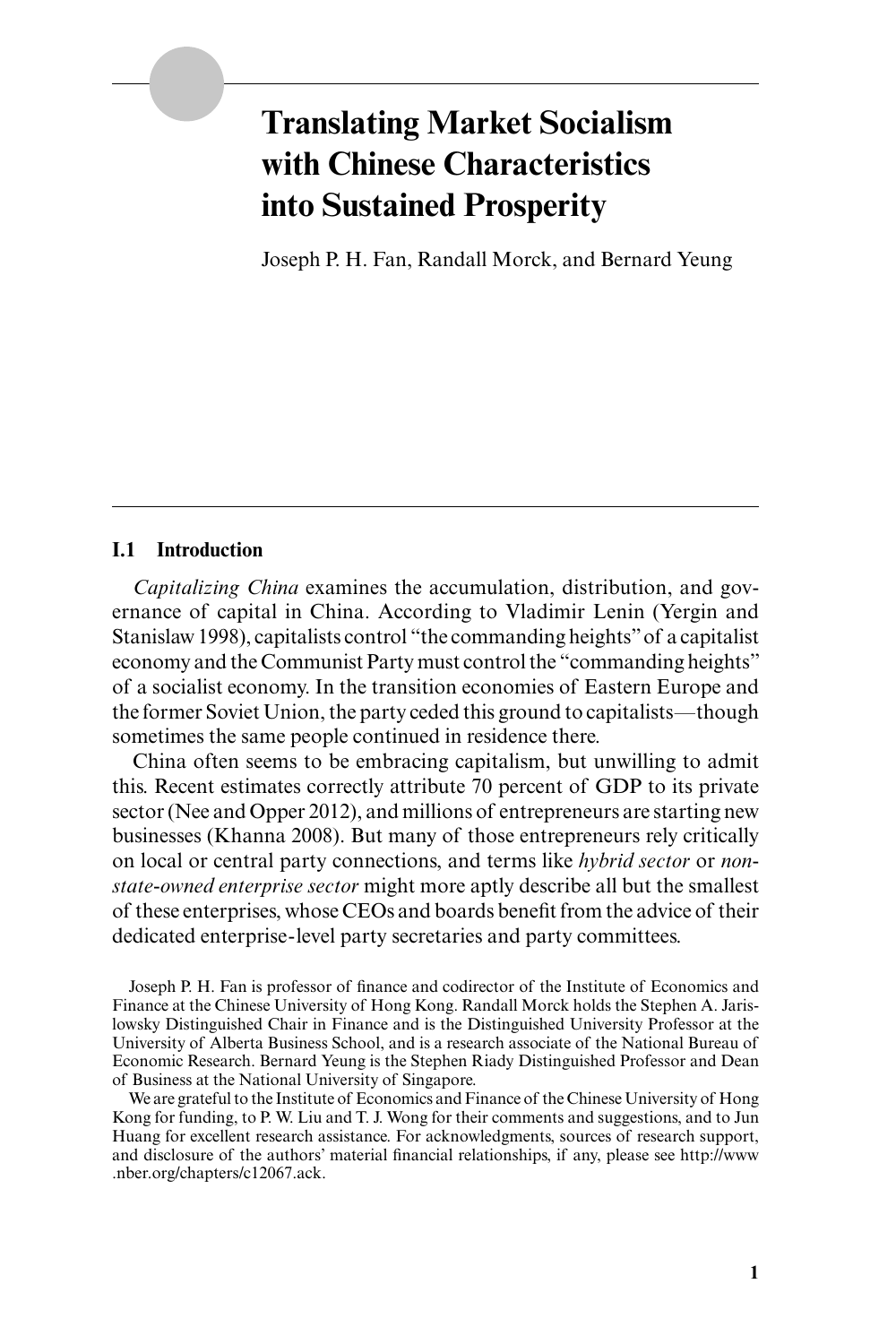The studies in this volume reveal that China is not copying free market institutions, but trying something substantially different: market socialism with Chinese characteristics is a genuinely unique system.<sup>1</sup> A host of its formal reforms emulate the institutional forms of a market economy, often in painstaking detail. But its heart remains resolutely socialist: strategically placed state- owned enterprises (SOEs), SOE- controlled pyramidal business groups, and ubiquitous party cells, party Secretaries, and party committees leave Lenin's "commanding heights" firmly and exclusively under the control of the Chinese Communist Party (CCP), and consign much of the rest to provincial and local party cadres. This system also retains unique Chinese characteristics, relying on China's ancient tradition—at least in historical eras of relatively good government—of an insuperable, but meaningfully meritocratic and internally competitive, Imperial Civil Service to gather and process information, and to manage the economy. The result is a to-date successful stir- fry of markets, socialism, and traditional China that is fully none of the three, but mixes in bits and pieces of each—all tossed together over very high heat.

The chapters in this volume analyze this recipe in detail. Some of the ingredients the chapters highlight appeal to Western tastes. These include a commercial banking system replete with multiple regulators, inspectors, capital requirements, and disclosure rules, augmented by all the finery of a G7 financial regulatory system. Other ingredients less palatable to Western tastes include the CCP Organization Department (CCP OD) managing all senior promotions throughout all major banks, regulators, government ministries and agencies, SOEs, and even many officially-designated non-SOE enterprises. The party promotes people through banks, regulatory agencies, enterprises, governments, and party organs, handling much of the national economy in one huge human resources management chart. An ambitious young cadre might begin in a government ministry, join middle management in an SOE bank, accept a senior party position in a listed enterprise, accept promotion into a top regulatory position, accept appointment as a mayor or provincial governor, become CEO of a different SOE bank, and perhaps ultimately rise into upper echelons of the central government or CCP (Macgregor 2010)—all by the grace of the CCP OD. The chapters in this volume describe state-of-the-art financial regulations, corporate gov-

1. In this chapter, we follow the government of the People's Republic of China and the Chinese Communist Party in using the terms "market socialism with Chinese characteristics," or more briefly, "market socialism" or "socialist market economy" to describe the economic system used in China from the early 1980s on. We recognize that the appropriateness of both "market" and "socialism" as attributes of this system does not accord with some scholars' usage of these terms in economics, finance, and political economy. Nonetheless, these are the English words chosen by state and party officials, and presumably reflect the intentions of the system's architects—Deng Xiaoping and his successors. Moreover, the words are defensible, in that the Chinese economy genuinely combines a powerful command and control apparatus with an admixture of market forces.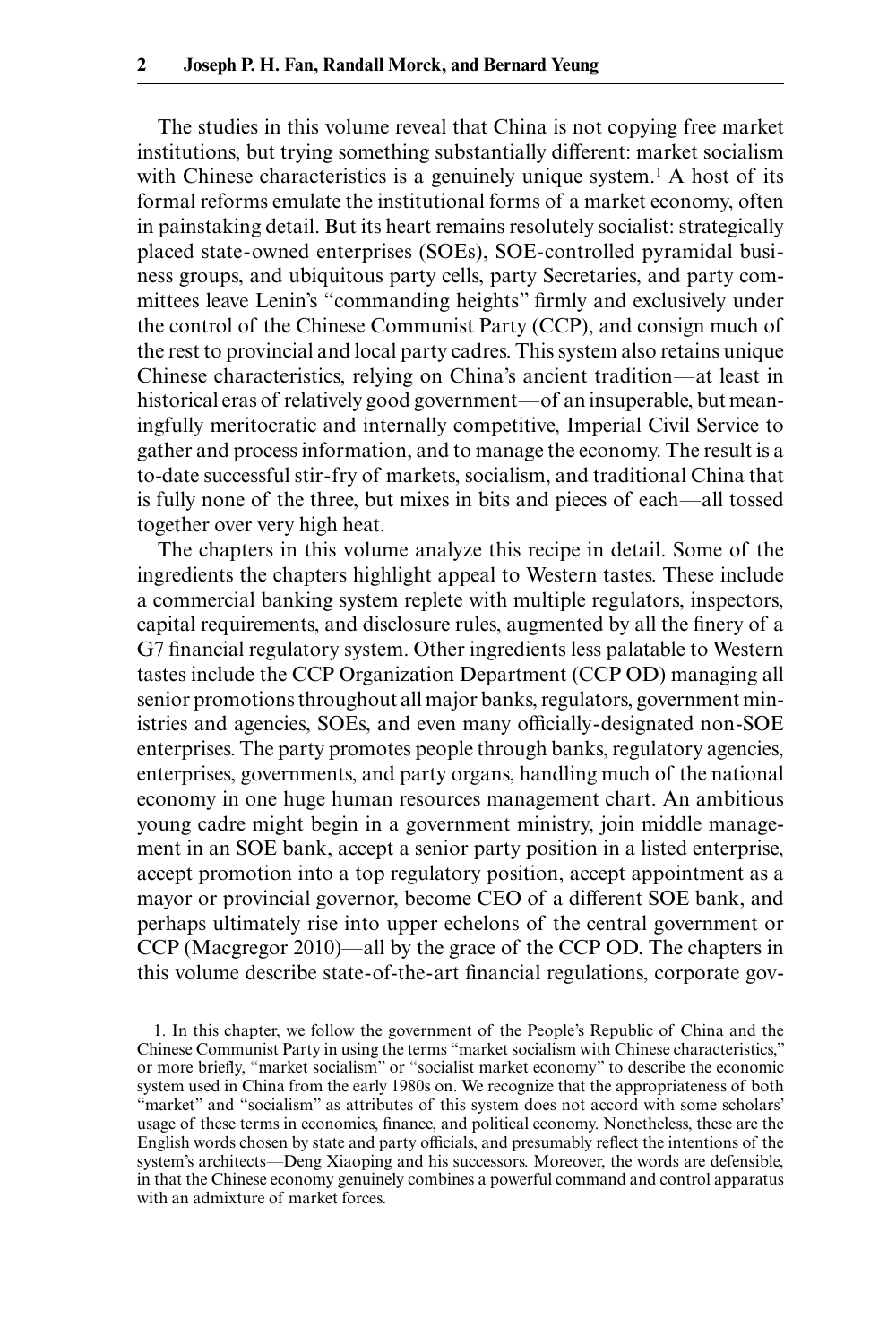ernance codes, bankruptcy laws, taxation, and accounting and disclosure rules. But they also raise scores of concerns about market socialism's basic socialist and Chinese ingredients, leaving market economy reforms as little more than a garnish.

So far, China's fusion economy is an unquestionable success. In 1978, the People's Republic of China posted a per capita GDP of US\$155; a sparse and dangerously dilapidated network of narrow roads; infrequent, unreliable, and dangerous air connections between small, decaying airports; essentially no real health- care system; mouldering universities; and a dispirited cynical populace. In 2009, People's China boasts a per capita GDP of US\$2,200—over US\$3,700 at purchasing power parity (PPP), perhaps more given some estimates of black and grey market income (Wang and Woo 2011), a rapidly expanding network of divided highways, modern commercial airline service between sleek new airport terminals, an expanding modern health-care system, and even the world's only magnetic levitation train, connecting Shanghai to its airport. Maddison and Wu (2008) estimate China's GDP surpassing America's in 2015.

But this divides across some 1.3 billion people, so China's per capita GDP remains far below typical Organization for Economic Cooperation and Development (OECD) levels, and unlikely to catch up for many years yet. For example, Japan's 2009 per capita GDP, at PPP comparably measured, was just under US\$40,000; and America's was approximately US\$46,000. Market socialism with Chinese characteristics has delivered on early-stage industrialization and modernization, and this may well suffice to make China the largest economy in the world. After all, with some four times the population of the United States, China can attain that status by exceeding onefourth of America's per capita. But this would still leave China numbered among low- to middle- income countries. Propelling China's rise into the ranks of high- income economies will demand far more of its institutions.

The chapters in this volume collectively address how China's unique market socialist institutions are designed, how they facilitate the accumulation and allocation of capital, how they contribute to economic growth, and how they are beginning to have some interesting and potentially problematic side effects. Each of the subsequent chapters deals with these issues from a different angle. Pistor (chapter 1) examines the governance of China's banking system. Allen et al. (chapter 2) chronicle the development of the financial system. Allen and Shen (chapter 3) focus on the workings of China's securities markets. Piotroski and Wong (chapter 4), explore the financial transparency of China's business enterprises. Yang, Zhang, and Zhou (chapter 5) examine China's remarkable savings rate, and Bayoumi, Tong, and Wei (chapter 6) examine savings by China's listed business enterprises. Chen (chapter 7) recounts the history of China's rulers' attitudes toward public finance, and Gordon and Li (chapter 8) examine the finances of China's multiple levels of government.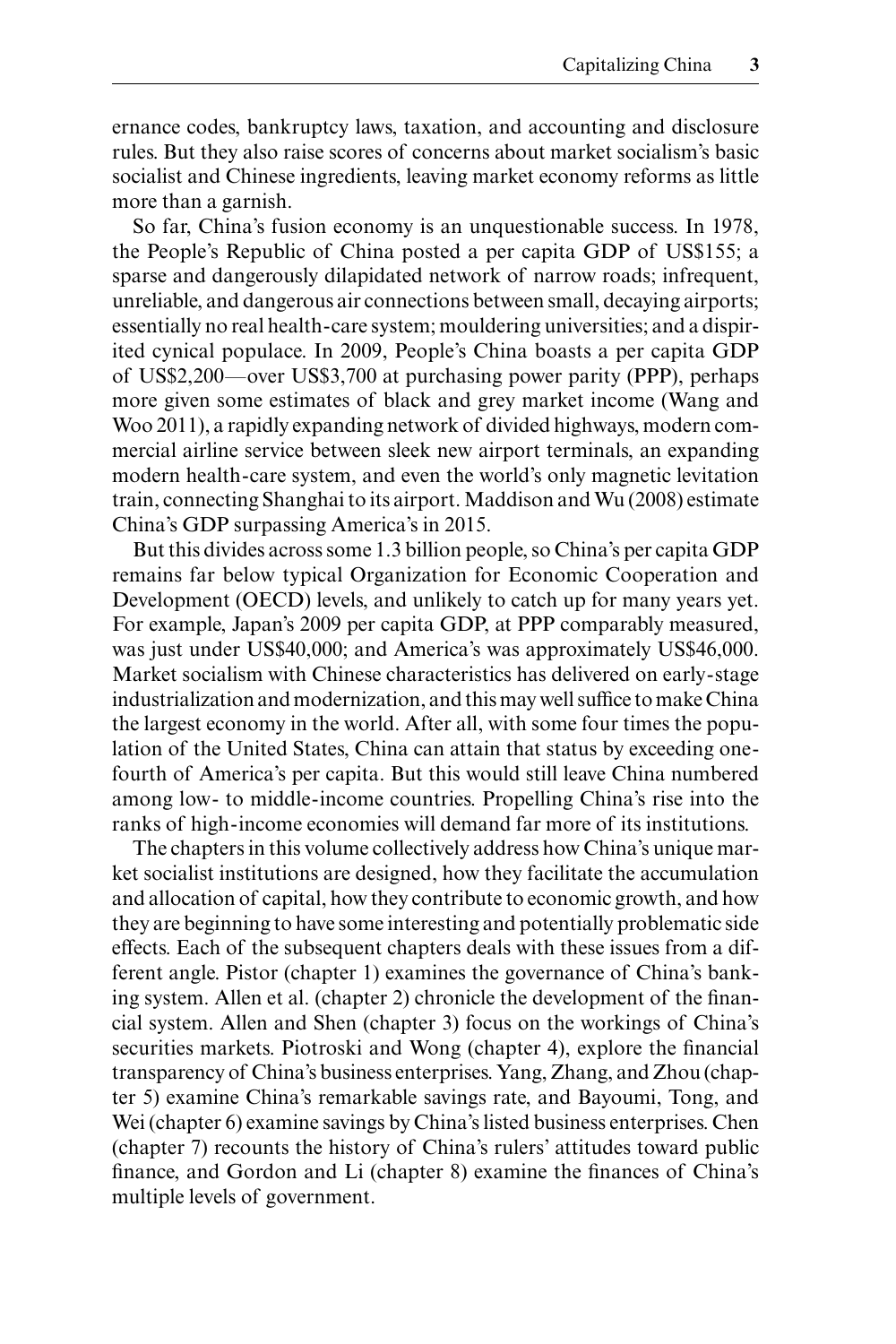The remainer of this chapter connects the dots to show how, while each chapter addresses these questions from a different perspective, their findings are profoundly interconnected, and in ways foreigners, especially those wellschooled in modern economics, often have considerable difficulty grasping. Charting these connections requires placing the various chapters in the context of broader research on China, especially recent research into public and private sector governance. Once these interconnections become clear, the chapters coalesce into a comprehensive picture of the uniquely Chinese institutions that characterize its market socialism, and present a fascinating picture of the inner workings of the world's soon- to-be largest economy.

#### **I.2 Market Socialism's Achievements and Potential**

Continued economic growth under market socialism with Chinese characteristics is clearly important not only to China, but to the world. If the Chinese achieved the per capita GDP South Koreans currently enjoy, just over US\$17,000, its 1.33 billion people would produce a total GDP of almost US\$23 trillion—far more than the current \$14 trillion total GDP of the United States. Were the Chinese to match Japan's US\$40,000 per capita GDP, China's total GDP would amount to some US\$53 trillion—almost four times that of the United States.

China's per capita GDP now is roughly where South Korea's was thirty years ago, when China began its market socialism experiment in 1978, so using the South Korean per capita GDP to estimate China's in 2040 is not unreasonable as a first pass. Such simple arithmetic can be illustrative, but hardly definitive. That an industrialized and fully developed China's GDP will level off at precisely that of South Korea, Japan, or America is highly unlikely. America's GDPs will continue to grow; shifting age dependency ratios will come into play, educational attainments will change as new generations enter and old generations leave; and numerous other considerations will further complicate unfolding events. But that China will end up somewhere in that range if it succeeds in becoming a developed economy is true by definition. China would also perhaps endure multiple economic crises as it pulls abreast of today's leading economies, but so did South Korea.

As China develops, its effects on other countries' economies are becoming evident. Freeman (2006) estimates that the integration of China (and other formerly nonmarket economies) roughly doubles the global market economy's labor force, but increases its capital by much less, depressing wages across the board. Khanna (2008), more optimistically, stresses how the same union increases the scope and scale for entrepreneurship, and thus for global prosperity.

A fully developed China would dwarf the rest of the world as thoroughly as the United States did in the late 1940s. The entire US economy would match the combined economies of three or four large provinces of a high-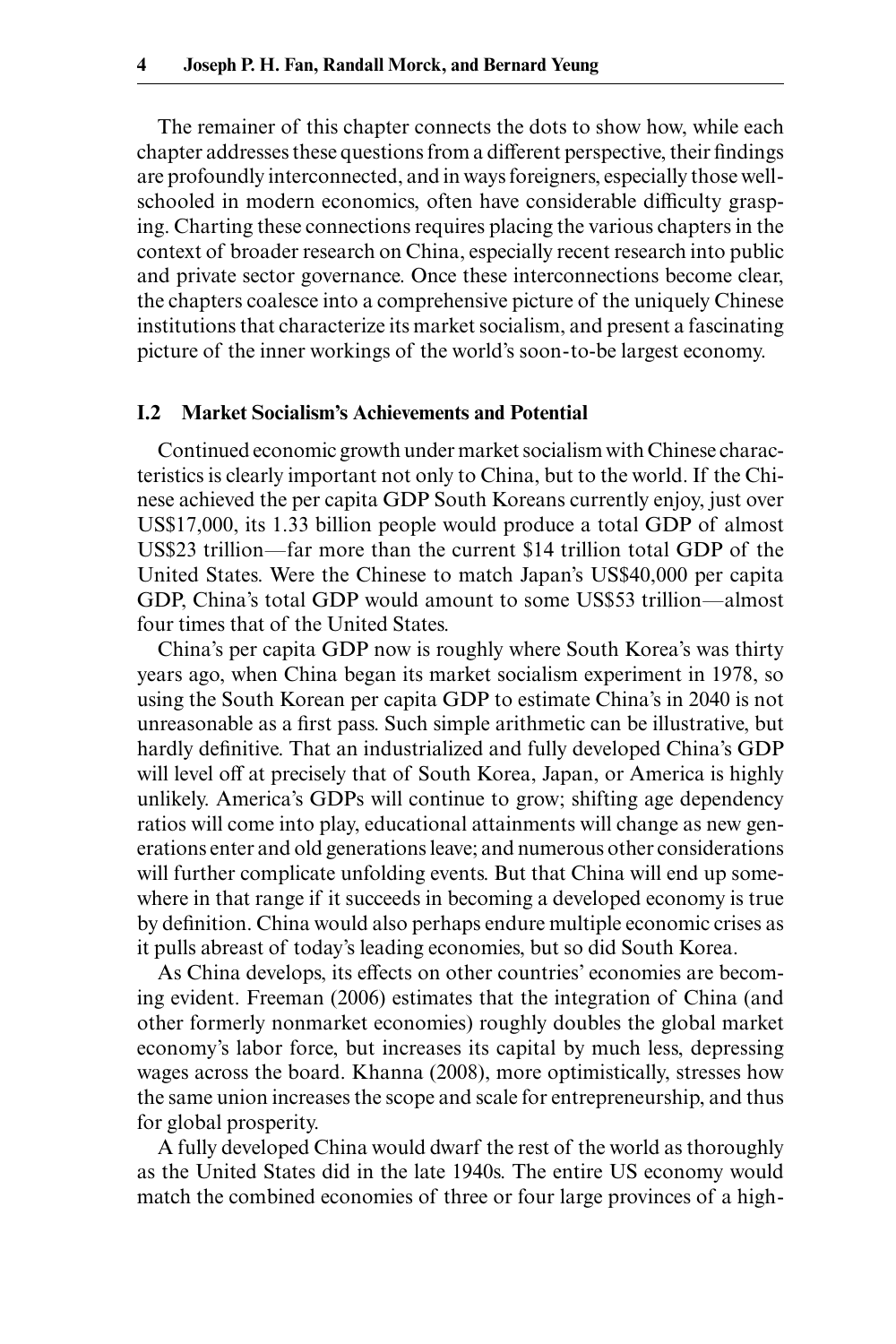income China, and today's other G7 countries would match the economies of individual provinces of various sizes. Dealings between a fully developed China and the United States might plausibly resemble those between the United States and Britain, France, or Italy today. Designing international political and economic institutions, treaties, and precedents capable of constructively shaping such a future might merit serious contemplation by policymakers in today's developed economies (Jacques 2009).

That contemplation would obviously begin by assessing the realism of such a scenario. Meiji Japan, South Korea, and other late industrializers all ultimately embraced capitalism and liberal democracy—albeit after initial inconsistency, incompetence, compromise, and backsliding. China has not done this, and its leaders demonstrate no intention of doing this. Thus far, they are breaking a new trail.

The chapters in this volume argue that China's embrace of free markets is at best tentative and at worst insubstantial. China is not embracing free markets as presented in Western economics textbooks. China is not emulating Anglo- American free markets, nor German nor even Meiji Japan or postwar South Korean market economies. Market socialism with Chinese characteristics is not Newspeak for "capitalism," but an economic experiment of unproven sustainability. This makes China's economic rise a qualified scenario: contingent upon either the current system's continued adaptability or its ultimate abandonment for genuine market economy institutions. This also makes China intensely interesting to economists.

## **I.3 Markets, Socialism, and Chinese Characteristics**

China remains a democratic dictatorship of the proletariat: the CCP leadership, elected representatives of the proletariat, rules the economy's "commanding heights" without opposition. The legitimacy of the CCP thus depends on its success in this. Since 1978, success has been gauged by sustained and broad- based economic prosperity.

The omnipresence of the CCP in China's business enterprises tends to surprise foreign observers. The CCP controls the careers of all government officials and senior SOE managers, and appoints cadres to key party positions in many large non-SOEs. Provincial and local party cadres similarly advise many smaller non-SOEs. Promotions depend on success in promoting economic growth and loyalty to the party hierarchy. The party's power to reward or punish aspiring bureaucrats and executives has grown stronger since the 1990s (Macgregor 2010).

Within these constraints, the system is a substantial meritocracy (Landry 2008). Cadres who oversee higher investment, rising per capita GDP, and other measurable signs of improved prosperity gain promotions to higher positions in the civil service, enterprise management, or the Party itself—if they also obey Party policies and directives (Macgregor 2010; Allen and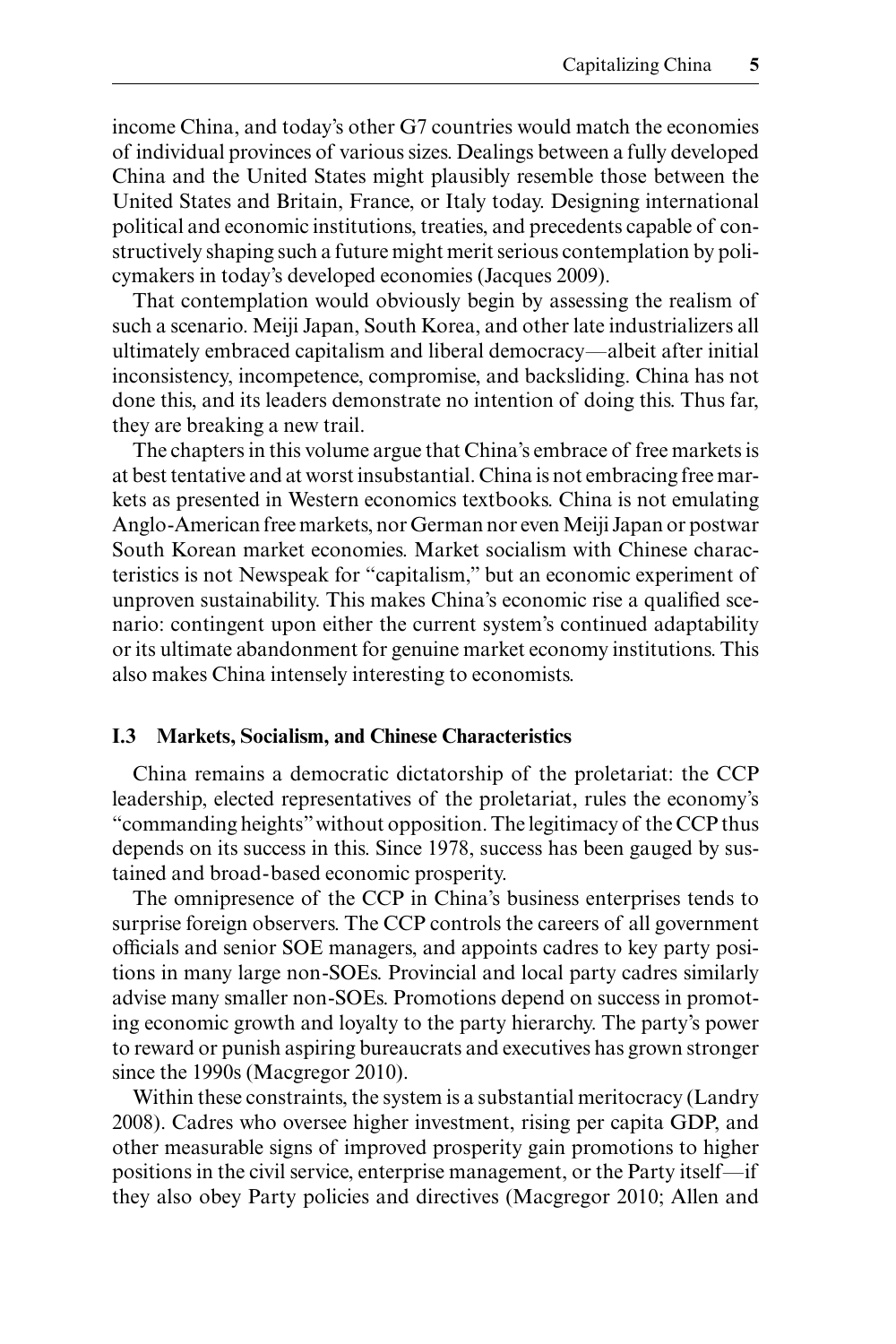Shen, chapter 3, this volume; Pistor, chapter 1, this volume). Promotions are outcomes of an explicitly competitive tournament based substantially on quantitative, if imperfect and pliable, performance metrics (Lü 2000; Li et al. 2008). Career advancement based on meritocracy, rather than solely on ideological purity, deviates starkly from China's Maoist era, but recalls the examination-based civil service meritocracies that governed more flourishing eras in its Imperial past (Spence 1999).

These promotions need not be vertical. The SOE managers can be promoted into government or party positions, and cadres can be promoted into positions of influence in SOEs or non-SOEs (Allen and Shen; Li and Zhou 2005; Lü 2000; Landry 2008; Pistor). For example, on April 3, 2011, state media reported the promotion of Su Shulin from chairman of China Petroleum and Chemical Corp (SINOPEC) to Fujian provincial party leader. On April 8, the CCP OD announced that Fu Chengyu, then chairman of China National Offshore Oil Corp (CNOOC) was replacing Su at Sinopec, and that Wang Yilin, the former top manager of China National Petroleum Corp (CNPC), the parent of PetroChina, was replacing Fu at CNOOC. When the music stopped, much to the consternation of foreign suppliers and customers, the CCP OD had rotated the top managers of China's major oil companies.

Such rotation plausibly broadens cadres' connections networks and, perhaps most importantly, fosters cadres' loyalty to the party, rather than to specific localities, government agencies, enterprises, or shareholders. This is not utterly different from what happens in other countries. American investment bank CEOs become treasury secretaries and bank regulators, Canadian government auditors become corporate tax accountants, and the *président et directeur général* (PDG) of a French corporation is often a former civil servant from the ministry responsible for regulating that industry (Bertrand et al. 2010; Heilbrunn 2005; Kramarz and Thesmar 2006; Smith 2004). Career moves from government to business are sufficiently commonplace to justify the *Académie Française* sanctioned *pantouflage* (literally, "shuffling wearing indoor slippers") and the Japanese *amakudari* (literally, "descent from heaven"). But such a system can invite corruption and entrench weak governance (Huang 2008; Xu 2011).

## I.3.1 Market Socialist CEOs

Pistor reveals Chinese financial sector pantouflage operating differently from French, Japanese, or American elite networks. China's centrally coordinated multiple bidirectional pantouflage is under overt party control, and above criticism. America, France, and Japan are robust democracies, where abuses are exposed by an aggressively free press and constrained by open economies. The workings of the CCP OD better recall the Imperial Civil Service in premodern China, and its ready acceptance by the Chinese people perhaps accords with such a historical continuity. Western observers might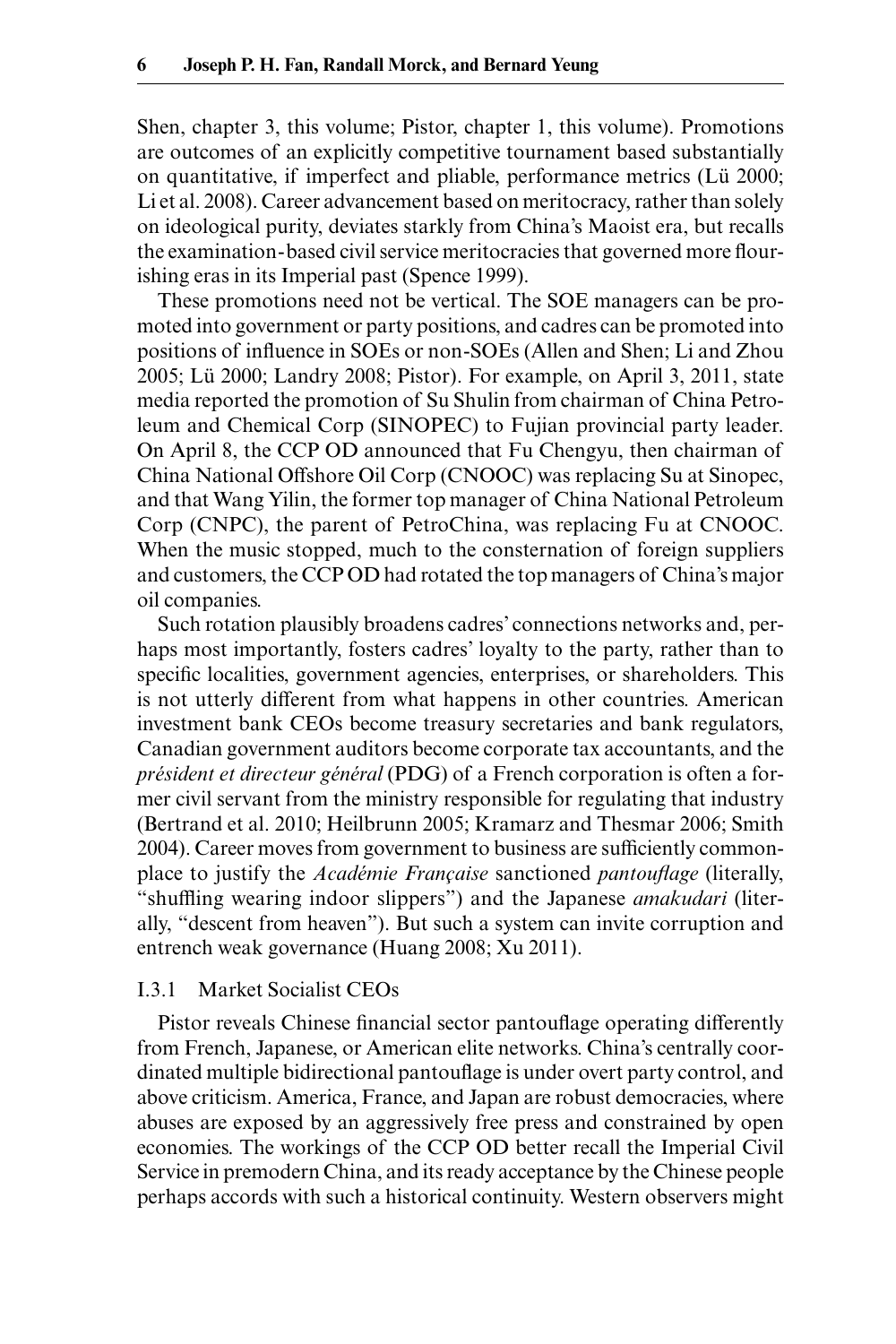understandably find this system bizarre; but many Chinese—even Westerneducated economists—seemingly regard it as such a self- evident part of the background as to hardly merit mention.

Cadres' success in overseeing economic growth depends on access to capital, and successive rounds of reform unfailingly preserved CCP control over the financial sector. All major banks are either SOEs or under tight control. In theory, at least, this lets SOE bankers direct capital to the SOE and non- SOE enterprises with the best prospects. But China is hardly unique in this: large SOE banks dominate other economies too (La Porta, Lopez- de-Silanes, and Shleifer 2002).

The CCP also provides ongoing and intensive training to promising cadres. The Party School and Civil Service School both teach modern management. Moreover, though China now boasts of numerous business schools, the Party School and Civil Service School are peerless for the connections and institutional knowledge their graduates obtain. But again, elite educational institutions and programs specifically designed for civil servants exist elsewhere. France's École Nationale d'Administration and other grandes écoles fast- track promising students into elite government and business positions, as do Japan's Imperial Universities and, legacy admissions aside, America's Ivy League colleges. China today evokes Veblen's (1921) concept of superstar engineers running a finely tuned precisely designed economic machine.

The scope for government failure problems in such a system is substantial, and is developed explicitly later. However, its potential for genuine economic development should not go unrecognized. The CCP's use of career incentives, capital allocation, and training to promote economic growth allows the sort of economic engineering called for in Big Push industrialization (Rosenstein- Rodan 1943; Murphy, Shleifer, and Vishny 1989). Each party or government organ and every SOE or non- SOE top management team strives for economic success, but central party coordination puts the focus on national economic success, rather than local or individual enterprise performance. Highlighting that this, not a covert adoption of capitalism, became the goal of party pragmatists, Pistor explains tensions now distorting the Chinese economy and likely to loom larger as China develops. In particular, if growth is to persist, China's leaders must sustain a genuine meritocracy in a culture that esteems family ties, and must overcome Hayek's (1945) argument that information flows less freely through command and control structures as they grow larger and more complex.

## I.3.2 Market Socialist Corporate Governance

Several chapters examine reforms to the regulation and governance of China's listed enterprises, and a synthesis of their findings again highlights that something unique is happening. Listed firms have CEOs and dual boards, organized along German lines, with requirements for outside direc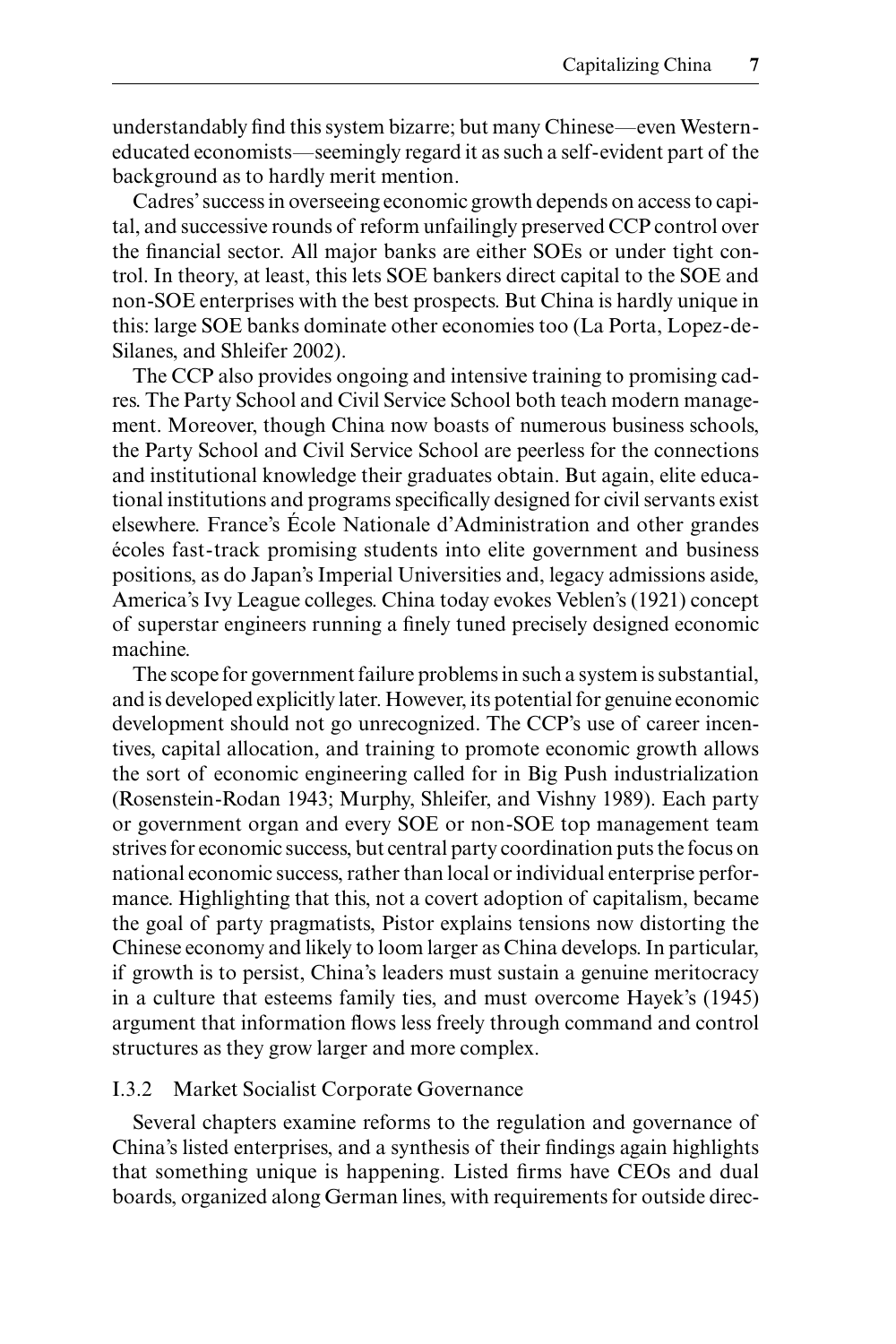tor participation in the full board and in key committees and many other features associates with tidy corporate governance. However, all this is likely at best a sideshow.

Parallel this corporate governance system, each enterprise also has a Communist Party Committee, headed by a Communist Party Secretary. These advise the CEO on critical decisions, and are kept informed by party cells throughout the enterprise that also monitor the implementation of party policies. Indeed, the party secretary plays a leading role in major decisions, and can overrule or bypass the CEO and board if necessary (Deng et al. 2011).

For example, foreign independent directors on the board of CNOOC reportedly first learned of that enterprise's takeover bid for Unocal, an American oil company, from news broadcasts (Macgregor 2010). Directors often also learn of such major strategic moves, and of equally major personnel moves—such as the rotation of oil company top managers described earlier—after the fact. Despite their formal powers, CEOs and boards are thought to welcome party advice, and any directors likely to have reservations are kept out of the loop to preserve harmony—especially if issues the CCP views as strategically important are involved. Party intervention in less strategic sectors, and in smaller enterprises, may well be less direct and overt, and the priorities of provincial and local party cadres can deviate from those of top CCP cadres in Beijing.

Listed enterprises' party secretaries and committees are difficult to ignore. When the Shenzhen and Shanghai stock exchanges began trading in the 1990s, large SOEs were instructed to populate them with listed joint stock companies. The SOEs consequently organized subsidiaries whose financial ratios met the exchanges' listing requirements, and floated minority interests in these via equity carve- out initial public offerings (IPOs). Both stock markets still feature many listed enterprises with vast total market capitalizations and miniscule public floats.

Control blocks in these were retained by various government ministries or other state or party organs, or by other listed SOEs in pyramidal holding company structures, and these blocks were designated as inalienable *nontraded* shares. Reforms in the 2000s unified each listed enterprise's traded and nontraded shares into a single alienable class, effectively turning full market capitalizations into potential public floats. Because this greatly increased the total quantity of equity available to savers, because nontraded shares owned directly by the central government were not required to pay dividends to the government until 2008, and (perhaps most importantly) because blocks of nontraded shares were reserved for employees and managers, valuations fell (Bayoumi, Tong, and Wei, chapter 6) and existing traded shareholders were compensated.

Equity unification, by letting the governments and government agencies that previously held nontraded shares sell out, could transform the large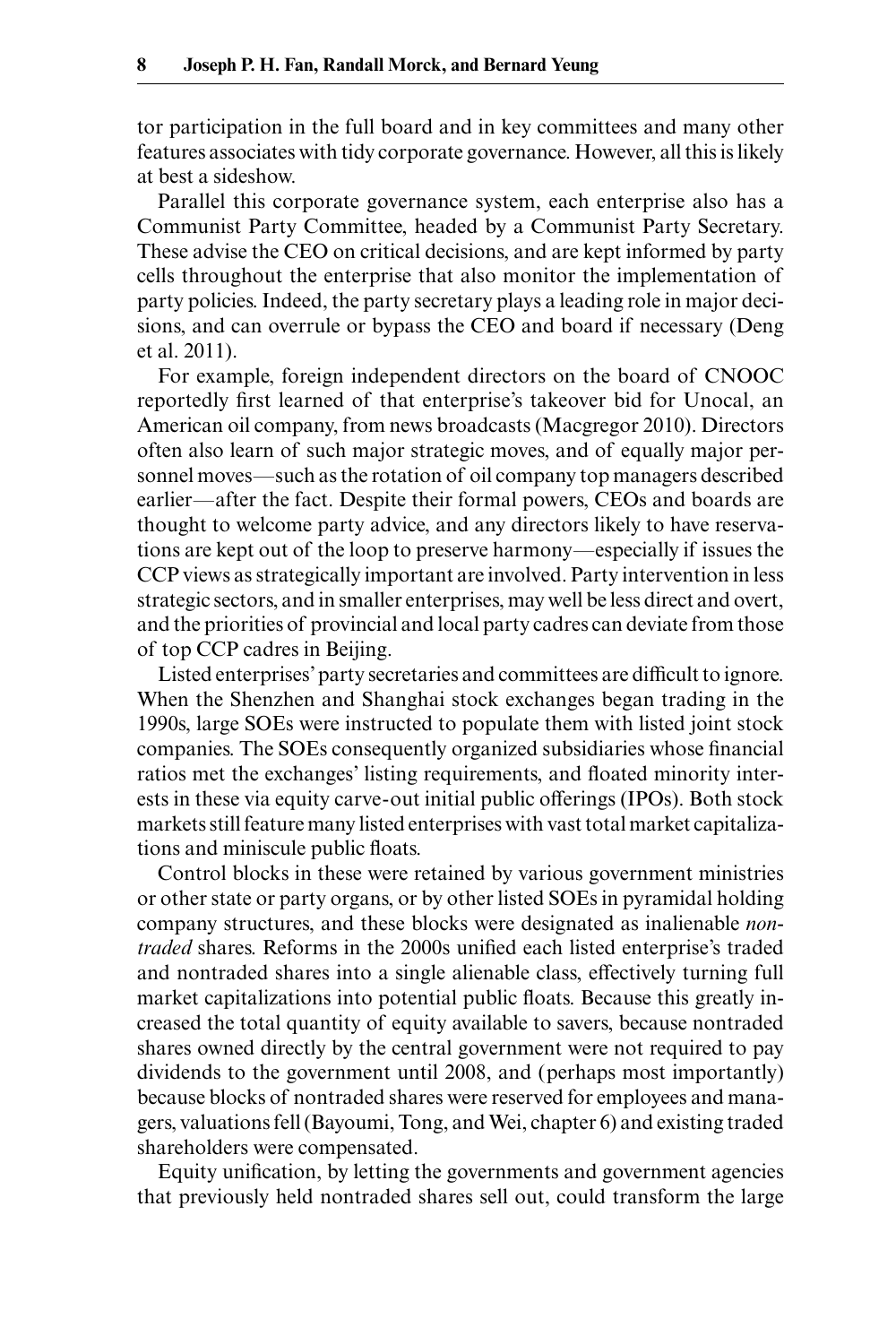SOE and SOE subsidiaries that still dominate both stock markets into fully privately-owned firms—albeit still assisted by their party secretaries and party committees.

To date, Allen and Shen find little evidence of a widespread substantial increase in private share ownership, and conclude that government and party officials retain control blocks in most listed enterprises, either directly or through pyramiding, especially in strategically important sectors such as banking. To illustrate, they examine Industrial and Commercial Bank of China (ICBC), China's second-largest bank, and find that a scant 4.3 percent of its domestically traded shares are in private hands (ICBC has a class of "H shares" traded in Hong Kong that appear largely foreign- owned). The H shareholders cannot outvote domestic shareholders. Consequently, the CCP continues to control most of the voting power in most listed firms' shareholder meetings.

Nonetheless, genuinely private ownership is rising. Allen and Shen find officially designated *listed SOEs* constituting over two- thirds of listings and including most very large enterprises. The remaining less than one third of listings, officially designated *listed non- SOEs,* consists of listed SOEs' controlled subsidiaries and privately- owned corporations. The CEOs and boards of listed SOEs are appointed by their parents' CEOs, advised by their parents party secretaries. The CEOs and boards of all major listed non- SOEs and SOEs are advised directly by their own party secretaries and party committees (Yu 2009).

Much of China's private sector consists of unlisted enterprises: local state- controlled cooperatives (township and village enterprises, or TVEs), many of which lease control rights to managers in transactions referred to as management buy- outs (MBOs). The sector also includes many joint ventures with multinationals, and numerous small single proprietorships, often of uncertain legal status. Preferring the term hybrid sector, Allen et al. and Gordon and Li examine local government- controlled enterprises, and suggest that their governance may be unexpectedly strong. Of course, all but the very smallest facilitate the organization of party cells, and their CEOs value the advice of their party secretaries, whose connections and influence with regulators, officials, and SOE banks and business partners can be critical.

The pause Allen and Shen observe in the transition of listed SOEs into fully privately-owned firms could allow time for other reforms-either to facilitate their efficient regulation and corporate governance or to safeguard party influence over their governance, or both. Allen and Shen, Allen et al. and Pistor describe the development of China's financial regulations. All question the real traction of these reforms in doing what financial regulations do in capitalist economies, given corporations' parallel governance systems.

For example, China's fully modern Corporate Governance Code authorizes shareholder derivative lawsuits and assigns fiduciary duties to direc-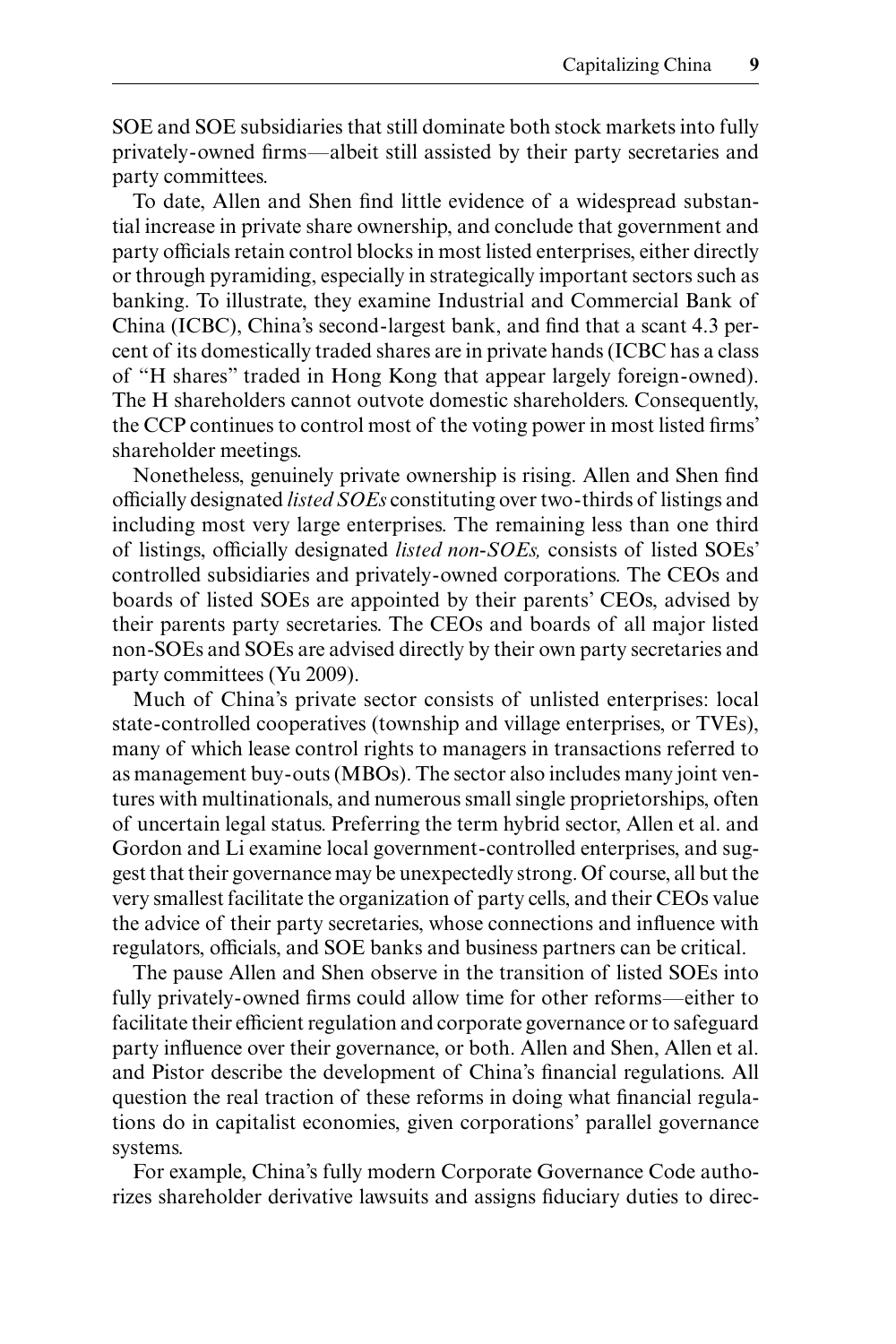tors and officers, though not party secretaries or party committee members. Judges are party appointees, and their careers turn on their respect for party policies and acceptance of party guidance. Moreover, court rulings are enforced at the discretion of party officials. For example, Allen et al. find bankruptcy rulings are rarely enforced because central government circulars applicable to SOE bankruptcies supersede the law, because local governments can halt cases, and because SOE banks prefer to avoid writedowns triggered by formal bankruptcies. Xu (comment, chapter 2, this volume), in reviewing this chapter, suggests that, despite CCP OD control over executives' careers, banks' financial operations are decentralized and subnational government and party influence may be more salient to local branch decisions regarding debt forgiveness. Allen et al. conclude that "for insolvent SOEs, what triggers the bankruptcy procedure is not their financial status per se, but whether they can get preferential treatment from the government." Finally, court rulings need not protect creditors. Although the Supreme People's Court ordered lower courts not to process bankruptcies designed solely to nullify debts in 2002, Garnaut, Ligang, and Yang (2006) report that 90 percent of SOE CEOs surveyed believe bankruptcy to be "a feasible channel to evade bank debts."

Piotroski and Wong suggest that weak regulation and discretionary enforcement render Chinese corporate financial reporting unreliable, leaving listed enterprises opaque to outside investors. This prevents outside shareholders and creditors from questioning managerial decisions, but also prevents capital market forces from channeling people's savings to their highest value uses. Jin (comment, chapter 4, this volume) argues that public investors may not demand transparency because central government policies, not enterprise policies, are the main drivers of stock prices.

All this surely diminishes marginal shareholders' valuations. Rational investors would discount the future dividend streams to account for governance and regulation deficiencies, and buy if share prices subside enough. The continued existence of Chinese stock markets is thus not threatened by such deficiencies, and investors can presumably expect fair risk-adjusted returns. But the governments and SOEs that sell their control blocks to investors will receive less per share, all else equal.

More importantly, the social purpose of a stock market is not to persist, nor even to fill the coffers of privatizing governments, but to direct savings to their highest value uses (Tobin 1984; Wurgler 2000). Intrusive party involvement in corporate governance would dam off market forces and entrust this task to cadres. The CCP is far more professional than in the past, and ideologues are largely replaced by pragmatists, so party guidance may well substitute for market forces—effectively turning China's listed enterprises into industrial policy tools. In other countries, state- led industrial policies often manage spurts of high early- stage growth, but then fail because capital allocation becomes more difficult in later stage growth, when creativity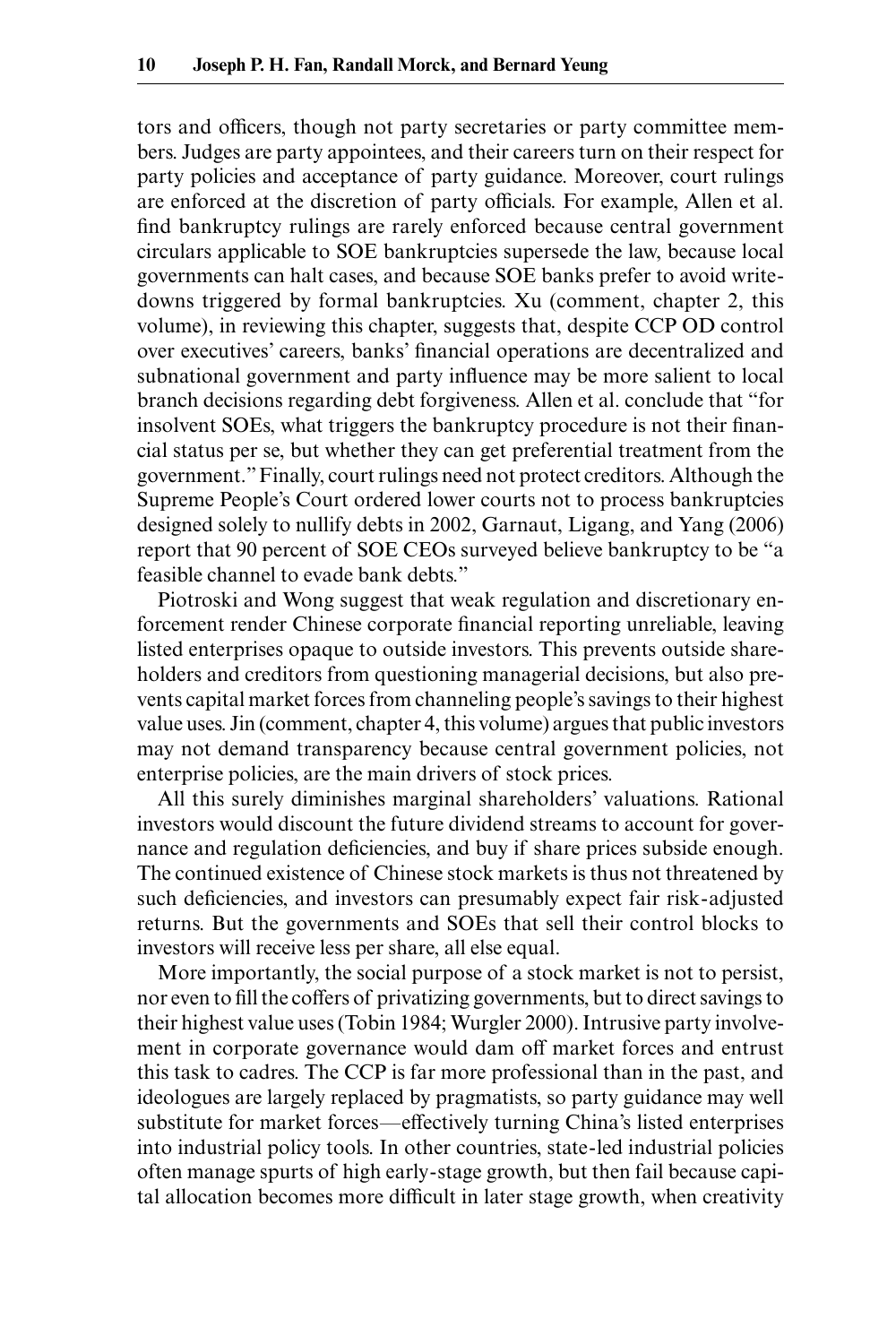and productivity enhancement matter more than capacity expansion, and because political rent- seeking consumes ever- increasing resources (Easterly 2006). Perhaps this time is different.

## I.3.3 Market Socialist Bankers

The Panic of 2008 and subsequent recession leave Anglo- American stock market- based capitalism in some disrepute. In theory, information- laden share prices guide capital toward firms with sound investment opportunities and away from firms that look ill-run; and well informed bank loan officers lend to firms with sound business plans and deny loans to dodgy firms (Tobin 1984). In practice, financial bubbles and crises misallocate capital, but most developed capitalist economies' financial systems appear to perform these tasks tolerably efficiently most of the time (Rajan and Zingales 1998; Wurgler 2000). Nonetheless, legitimate concerns attach to relying on stock markets to allocate capital in developing economies (Morck, Yeung, and Yu 2000; Jin and Myers 2006). If China largely disconnects its stock markets from capital allocation decisions, its banks might nonetheless channel market forces.

Allen et al. show most bank lending flowing to SOEs, rather than the hybrid sector they find better equipped to generate wealth—despite SOEs' ongoing accumulation of nonperforming loans. Their findings suggest that politics and connections dominate financial viability in bank loan allocation decisions, sheltering banks from market forces as well. Unsurprisingly, simultaneous capital shortages and surpluses ensue—excess capital being wasted in some sectors and firms while, simultaneously, chronic capital shortages blocks needed growth in other sectors and firms. The capital shortage in the hybrid sector is due to the lending bias of state- controlled banks, which prefer to lend to large state- controlled enterprises; frequent government intervention in the financial system merely reinforces this bias. In consequence, an informal financial sector—arguably, a shadow banking sector with Chinese characteristics—has arisen to provide credit to the many hybrid enterprises the banks neglect. In a prior paper, Allen, Qian, and Qian (2008) argue that the informal sector can substitute for the formal banking sector, and the chapters in this volume do not contradict this. However, the informal financial sector's sources of capital are opaque, rendering meaningful assessment of the sector's size, stability, and efficiency highly problematic. Moreover, the high interest the sector charges hybrid enterprises, most of which are small and median sized operations, and the sometimes severe consequences they suffer for missing a payment, suggest that the informal financial sector provides very costly capital. This may well be commensurate with high lending risks, but again, a quantitative assessment is stymied by the sector's opacity. China's shadow banking system, like America's in previous years, may well conceal hidden sources of instability and inefficiency.

Pistor utilizes the tools of network analysis to document webs of personal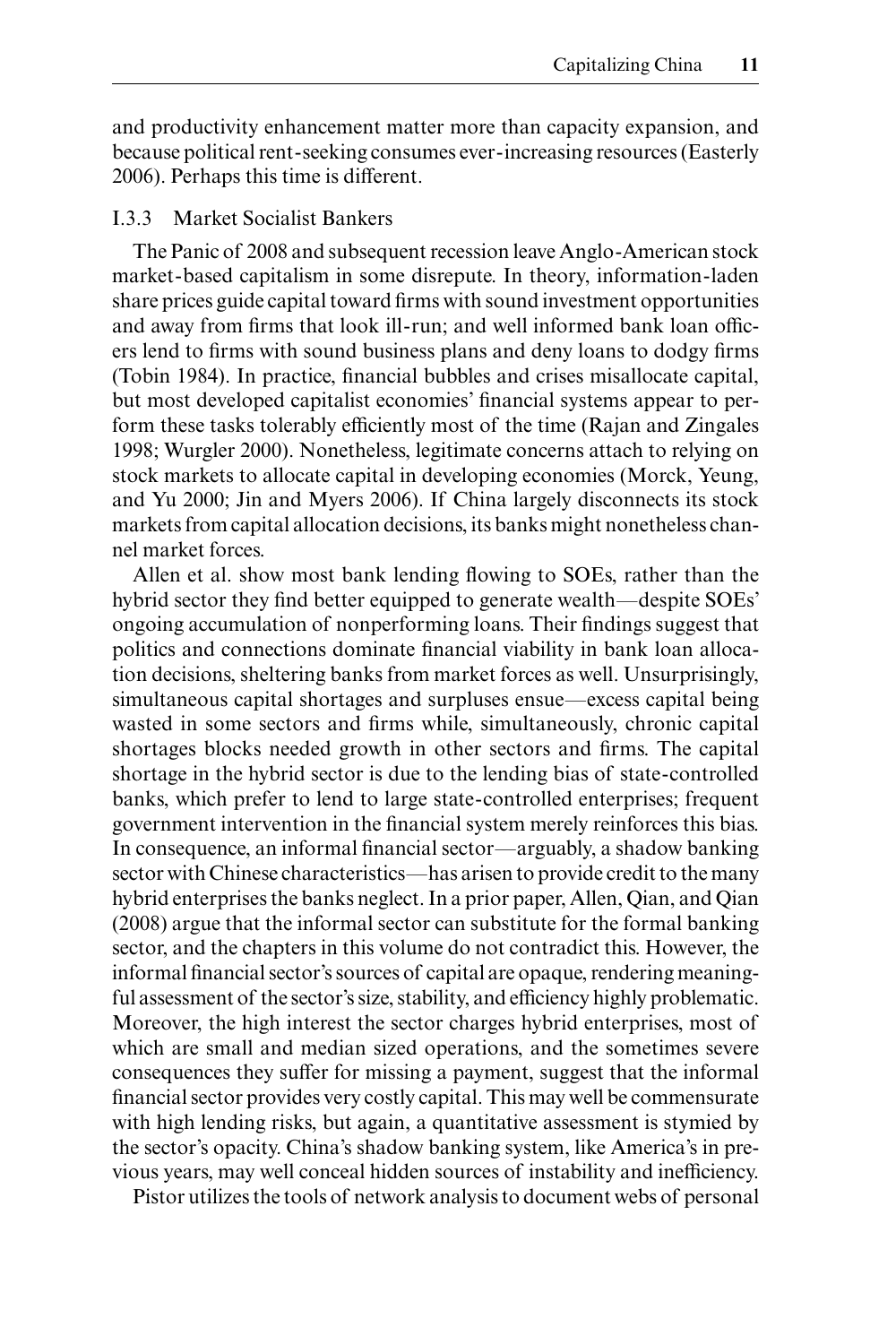ties between party cadres in charge of China's banks and financial regulators. This dense network of linkages centered on cadres in key CCP organs contrasts vividly with banks' formal chains of accountability designed along Western lines. While individual banks, business enterprises, and regulatory agencies appear distinct on paper, they are actually highly integrated because the CCP OD handles human resource management (HRM) decisions throughout all of them (Macgregor 2010). The future careers of top bankers and bank regulators thus depend on how cadres in the CCP OD assess their performance. If the quality of lending decisions predominates in these assessments, an increasingly professionalized and pragmatic party might tolerably well incentivize bankers to lend efficiently. But if ideological purity, faction loyalty, or outright corruption take precedence, massive capital misallocation is likely.

Pistor finds that the prominence of the CCP OD is not a Maoist holdover awaiting reform, but a solution CCP cadres designed and built to safeguard the party's control over Lenin's commanding heights as reforms progressed. Thus, China complies fully with World Trade Organization (WTO) requirements to liberalize and deregulate, even as the CCP OD integrates top personnel at banks, borrower enterprises, regulatory bodies, governments, and the party itself, with loyalty and job performance, in uncertain balance, the criteria for promotion throughout.

These considerations lead Pistor to interpret Chinese pantouflage as qualitatively different from its French, Japanese, or American cognates, though she does not preclude the possibility that future reforms might lead to convergence. As countries grow richer, tolerably efficient capital allocation becomes both more urgent and more difficult. If China persists with its current system, regulatory capture problems (Stigler 1971) seem likely to defeat even the best de jure financial regulations. Allen and Shen, Allen et al., and Pistor argue that reforms effectively separating banks from their regulators would substantially improve the quality of capital allocation over the longer term. However, Song (comment, chapter 1, this volume) argues that the system Pistor describes could minimize systemic shocks while delivering politically acceptable growth for some years yet (see also Deng et al. 2011).

#### I.3.4 Market Socialist Tycoons and Entrepreneurs

Forbes Magazine lists more US dollar millionaires in China in 2011 than anywhere else save the United States itself. Wang and Woo (2011) argue that China's official data vastly underestimate rising Chinese inequality over the past two decades. Forsaking Maoist orthodoxy, China heeded Deng Xiaoping's call to "let a few people get rich first" as a prelude to broader development.

Faster economic development may well cause greater inequality, for a time at least, because the talents needed to organize an economy's resources efficiently are scarce and command high prices in the free market (Kuznets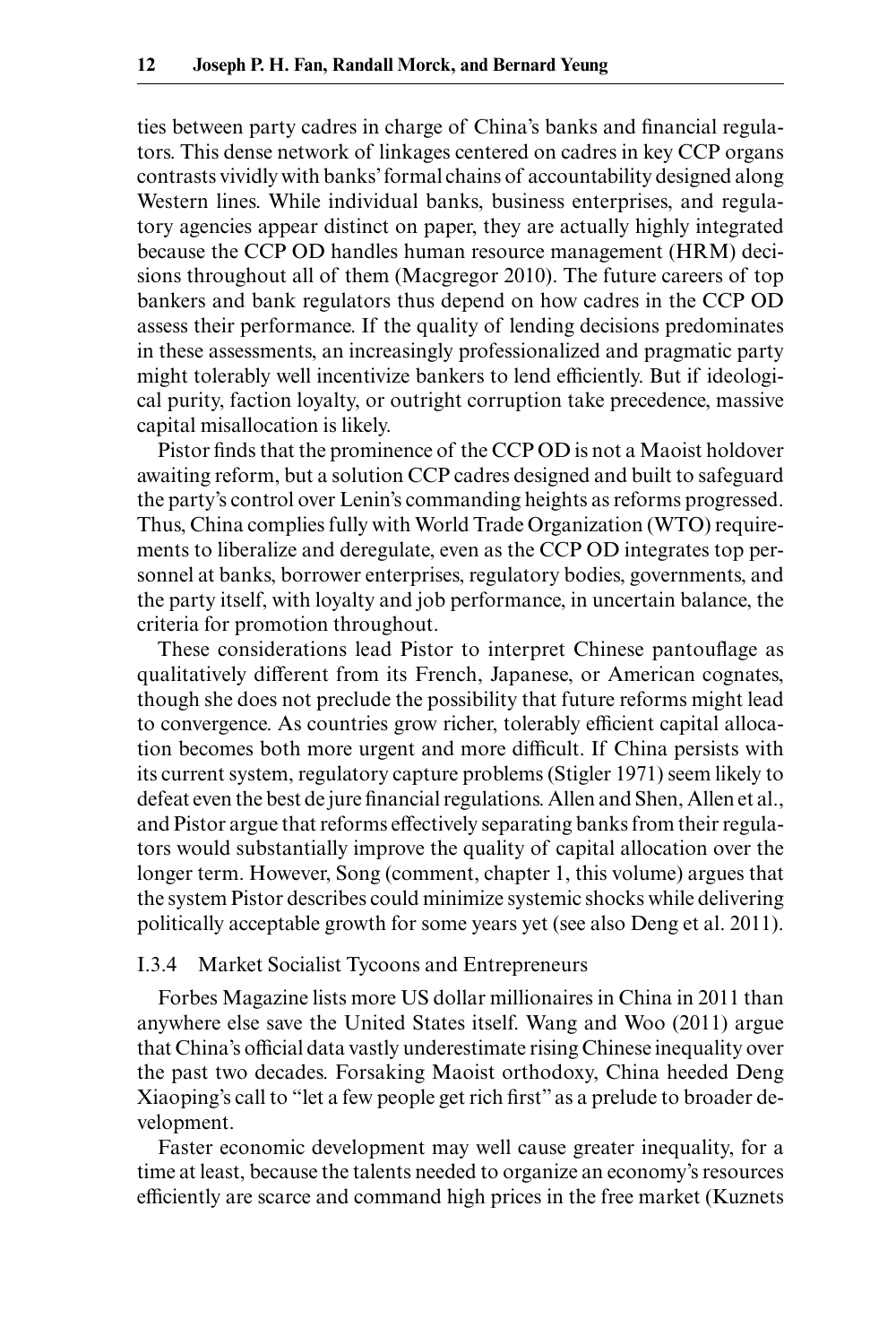1955). Persons possessing exceptional judgement (Knight 1921), foresight (Hayek 1941), creativity (Schumpeter 1911), technological skills (Veblen 1921), organizational ability (Coase 1937), or other rare and valuable skills accumulate wealth first, aggravating inequality, before their businesses create a large affluent middle class that mitigates inequality.

However, inequality per se need not cause development. If a nation enriches an elite largely bereft of these unique talents, inequality can lock in stagnation (Morck, Wolfenzon, and Yeung 2005). This is because an inadequately talented elite rationally fears development, for this would require its displacement by a talented elite, and uses its political power to preserve the status quo (Olson 2000). Such low- level poverty traps well characterize much Latin American history (Haber 2000; Edwards 2010).

The talents of China's nouveaux riches—its Communist millionaire class—are thus important. If market socialism with Chinese characteristics reliably entrusts capital to appropriately talented people, development can progress and inequality can abate. But if spoiled princelings, gray apparatchiks, ideological zealots, or scheming sycophants rise to the top more reliably, China risks emulating the Ottoman Empire, twentieth century Latin America, or Tsarist Russia, and combining brutal inequity with chronic economic lassitude.

The various chapters document how China's business elites owe their positions to party favor, or at least forbearance. But even very small-scale private businesses are subject to party guidance. Any enterprise employing more than three party members must allow a Communist Party Cell to organize and select a secretary. This allows the CCP in Beijing to keep upto-date on any rising firm's business operations and plans, provide important advice at critical junctures, and assist its CEO in complying with regulatory constraints or negotiating exemptions with government officials or party cadres.

All this raises fundamental questions about China's business elite: are they primarily entrepreneurs or apparatchiks? Allen et al. argue that many are entrepreneurs. Defining the *hybrid sector* as all non-SOE unlisted firms, including privately- owned businesses and enterprises partially owned by local governments—including Township and Village Enterprises (TVEs) they see competition between local governments mitigating inefficiency. This, they argue, makes TVEs and other local government- controlled enterprises resemble purely private businesses more closely than large SOEs and SOE subsidiaries.

Even if not entirely free of state influence, the hybrid sector likely has the greatest potential for fostering economic, rather than political, entrepreneurship (Baumol 1990; Murphy, Shleifer, and Vishny 1991). Its success is thus an important public policy issue. The corporate tycoons who run the SOEs, listed SOEs' subsidiaries, and ex-SOEs that constitute China's big business sector are largely career cadres. The party strives to select the best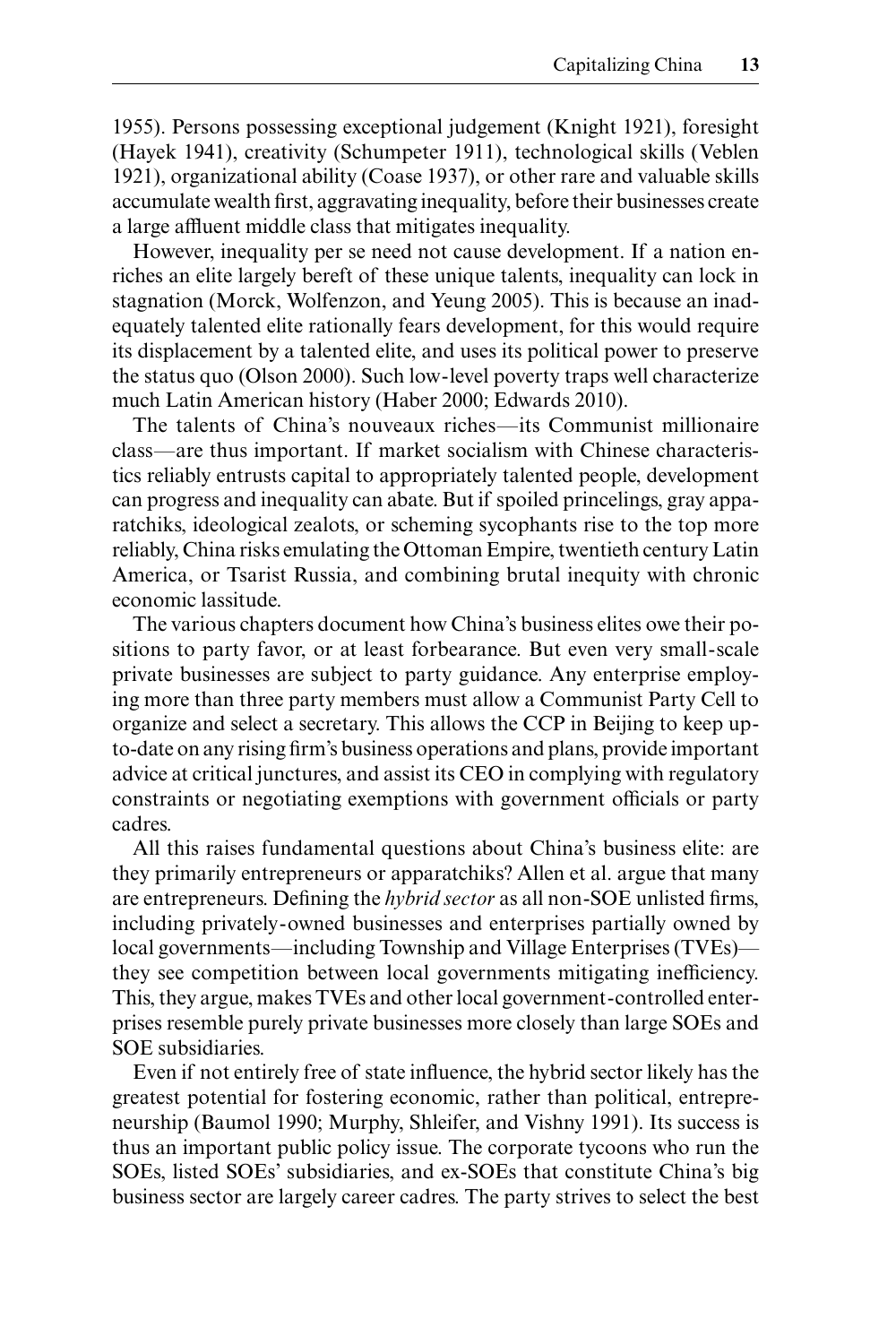and brightest, and provides ongoing high- quality training, but bureaucratic hierarchies are generally ill-suited to rewarding creativity. Economic entrepreneurship thus appears dependent on the financial system identifying and backing promising entrants and upstarts in the hybrid sector.

Consistent with corporate savings primarily arising in small non-SOE businesses, the hybrid sector finances most of its capital investment out of enterprise savings—60 percent for the sector overall and 90 percent for purely private businesses—with informal debt, such as trade credit, making up much of the remainders. The hybrid sector's high dependence on retained earnings for expansion indicates that China's major banks have yet to make major inroads in financing economic entrepreneurs. Allen et al., documenting the entrance of new non- SOE banks and intermediaries, discern a diminution of the big SOE banks' supremacy. That entrant banks might better channel capital to economic entrepreneurs remains to be seen.

In explaining this reticence in lending to hybrid- sector businesses, Allen et al. highlight the nonperforming loan (NPL) of the major SOE banks. Arguing that these NPLs are largely a "policy burden"—the banks extended loans under political pressure—and that the burden is greater than a cursory inspection of the banks' balance sheets indicates, they argue that if the CCP desires continued high growth, a more complete immunization of the big SOE banks' NPL problem might be warranted. They argue that purchases of banks' equity by the Central Huijin Investment Company, a sovereign wealth fund initially capitalized by the People's Bank of China, helped solidify the banks' capital bases, but did not entirely solve their NPL problems. Moreover, the share purchases left the large SOE banks even more firmly under party control and SOE bankers still jittery about risky lending.

These findings suggest that market socialism with Chinese characteristics does not allocate national savings to the most efficient users of capital. Because hybrid sector enterprises rely on trade credit (rather than financial institutions and markets) for capital, they are subject to their suppliers' and customers' terms and conditions. Trade credit in Western economies tends to be an expensive source of capital.

In summary, China's tycoons, its barons of big business, are predominantly career bureaucrats and ex-bureaucrats: cadres the CCP Organization Department promoted through top positions in large SOEs and SOE subsidiaries. China's banking system appears well suited to channeling capital to these cadre- tycoons. China's entrepreneurs, who appear most often in the hybrid sector, rely largely on savings, somewhat on trade credit, and seemingly very little on the financial system.

#### I.3.5 Market Socialist Capital

Market socialism with Chinese characteristics is nonetheless capitalizing China rapidly—in the sense of eliciting an extraordinarily high and rising savings rate. As Prasad (2009) notes, investment pushes growth in China to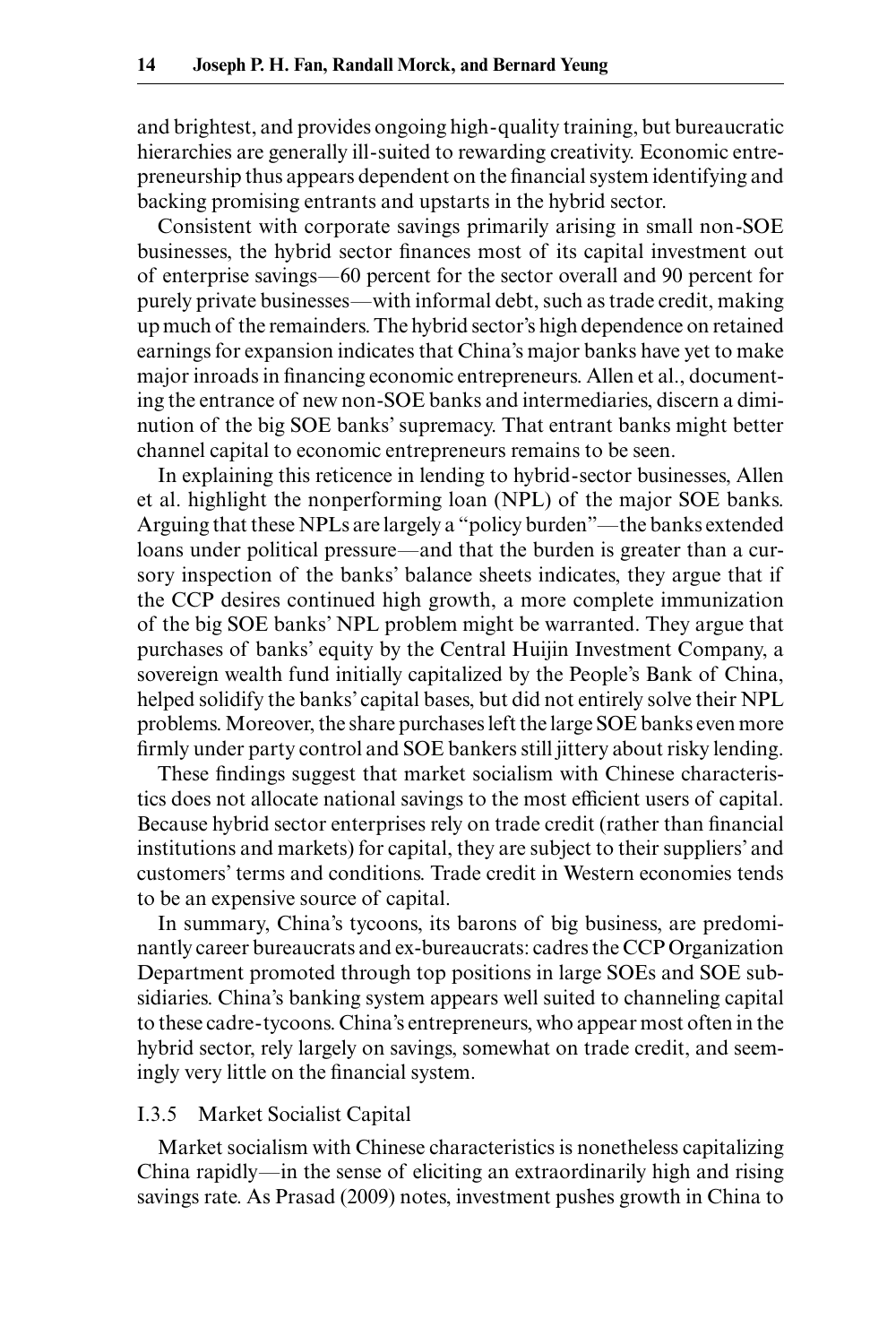an unprecedented extent, and consumption constitutes the lowest fraction of GDP ever recorded in any major economy.

This presents a dual puzzle to Yang, Zhang, and Zhou (chapter 5, this volume). Since the 1978 advent of market socialism, China's savings rate never dipped below 34 percent—far above the savings rates typical of other countries, developed or developing. Why is China's savings rate so high? From 2000 on, China's savings rate climbed steadily so that Chinese now save roughly one yuan out of every two. This is 3.3 times the average savings rate for other low income countries and 2.4 times the global average. Why, they ask, is China's unprecedentedly high savings rate yet rising?

Young's discussion argues that Chinese consumers and enterprises have much higher incomes than the data show because of inadequate exchange rate adjustments to purchasing power parity, and consequently only appear to save much more than foreigners. This corroborates Wang and Woo's  $(2011)$  contention that official Chinese aggregate consumption figures are vastly understated because they omit gray market transactions. Citing lowcost loans from SOE banks and ubiquitous debt forgiveness and the fact that SOE dividends are not actually paid in many cases, Young argues that many enterprises' actual costs are far below the nominal costs reported in their annual reports. Adding that local governments are awash in incomes from land lease sales, and ought not to spend all these proceeds at once, he is also unsurprised by high government savings rates.

China's national income accounts display other irregularities. For example, provincial GDPs in past years typically summed to more than national GDP. Lequiller and Blades (2006, c. 13) ties such anomalies to the Material Products System (MPS), an input- output framework for monitoring production quota attainment under central planning still used to track enterprise and regional economy performance. Tying data collection to performance evaluation plausibly encourages inflated production reports: for example, exaggerated agricultural production reports are blamed for excessive exports and rural starvation during the Great Leap Forward (Lü 2000; Yang 2008). The central government's statistics, which adjust MPS data using surveys, may be more reliable than the provincial numbers, which typically do not; however, broader surveys by the central government finding its official figures on GDP to be too low triggered major upwards adjustments in 2005 (Lequiller and Blades 2006, 377). Wu (2006) posits politics, not statistical accuracy, driving these adjustments. While China's national income accounting is flawed, the data are not meaningless. Other countries at similar stages of development quite plausibly have similar or worse data, yet do not display comparable anomalies. Maddison and Wu (2008) painstakingly dissect Chinese national income accounts and report distortions, but not futility.

Accepting China's national income accounts at face value, Yang et al. scrutinize its rapid and accelerating pace of capitalization, and weigh alter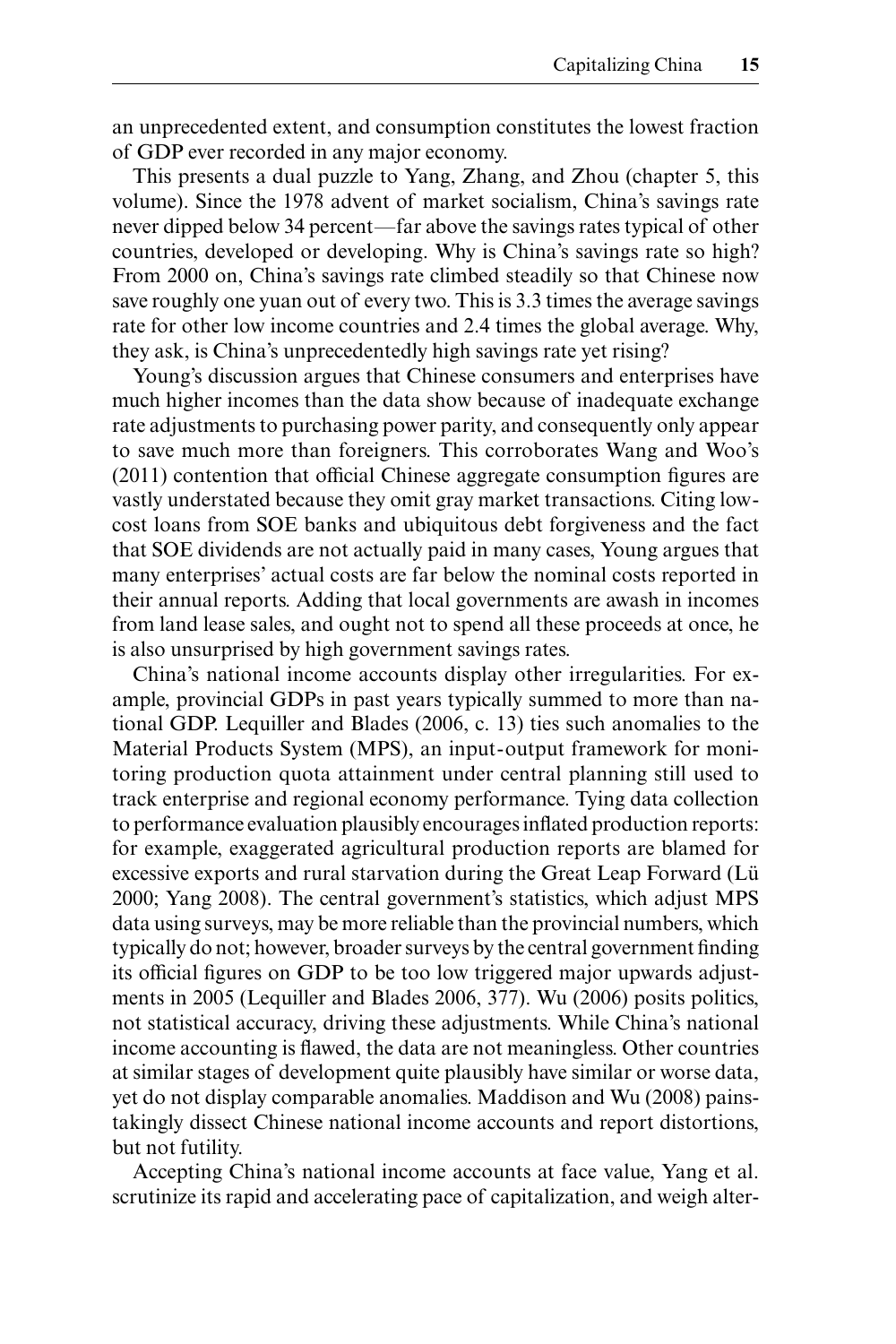native explanations of it. They consider, but ultimately dismiss, a cultural explanation: savings rates tend to be high across East Asia, where traditional values extol savings. But traditional Asian values are not obviously stronger in China than elsewhere in the region, and are not obviously becoming even stronger in China faster than elsewhere. Moving on to economics- based explanations, they divide savings into enterprises, governments, and households. This reveals more patterns.

First, this exposes a long- run trend. In the early years of market socialism, government and enterprise savings were large and household savings were small. But as China developed, household savings rose steadily, while the other categories waned. But after 2000, all three surged, with government savings soaring fastest.

Government savings rose because tax revenues rose faster than government spending. Yang et al. link this to an ongoing "rich country–poor people" controversy, arguing that pressure for more spending on public goods and services is likely to reverse this trend. However, Chen disagrees, arguing that party leaders view government wealth accumulation as a pure policy objective. Yang et al. also suggest that demography may warrant a high government savings rate: the one- child policy means a low child dependency ratio now, but a very high seniors' dependency ratio in the future.

Enterprise savings are an ambiguity because many enterprises remain state controlled. The distinction between government and enterprise savings, though clear for accounting purposes, is somewhat blurry for economic conclusions. Nominal enterprise earnings rose sharply from the 1990s on, probably reflecting a confluence of favorable developments. New technology and better management improved productivity. Weak domestic competitive pressure and WTO access to foreign markets sustained revenues. Subsidized loans from SOE banks and largely de jure illegal migration of labor from the countryside contained capital and labor costs, as did a generally unresponsive party stance against labor unrest. These conditions let enterprises accumulate savings; however, the chapter argues that price competition will likely erode enterprise savings as reforms progress.

In terms of market share concentration, competition appears robust in China (Nee and Opper 2012). But the financial system's indisposition to allocate capital to hybrid sector enterprises (chapter 3; chapter 2) may well be a high barrier to entry for unconnected would-be entrepreneurs. The true strength of competition in China is thus ambiguous, and competition could be a public policy problem despite relatively low concentration.

Yang et al. explain how household savings rose markedly—from 6 to 7 percent in 1978 to 22 percent in 2007—with a rising propensity to save with income, as in Chamon, Liu, and Prasad (2010). Yang et al. find China's age-savings profile, previously "hump shaped" as in a life-cycle savings theory (Modigliani and Brumberg 1954), inverting after 2000. That is, just as China's savings rate shoots skyward, the curve flips: households headed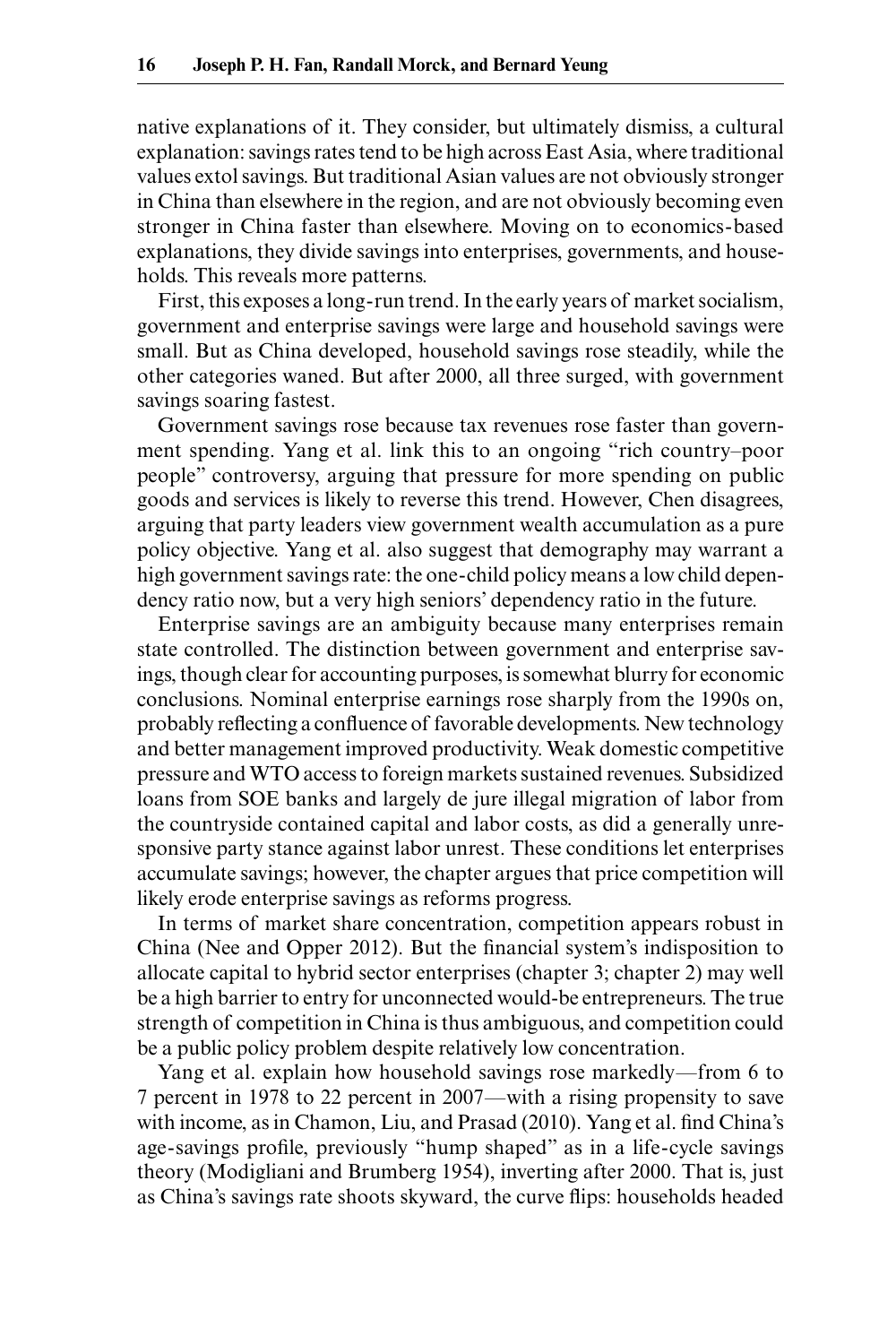by very young and very old people now save more than households headed by middle- aged people. Reviewing the literature on dependency ratios and savings, they argue in support of Chamon and Prasad (2008) who, reporting a similar pattern, present a "buffer- stock" model of savings: younger households save to buy homes; older households save for medical expenses and old age security.

Expanding this, Yang et al. advance another more subtle demographic explanation: competitive savings. China's one- child policy greatly skewed its gender ratios, and marriageable women are now in short supply. Families might therefore save to help their sons attract wives, an idea initially raised by Wei and Zhang (2011). Confirming this suggestion, they find markedly higher savings rates in provinces with fewer females. While alternative explanations are possible—for example, these might also be provinces where traditional values are strongest—the possibility of unfolding unintended economic consequences to the venerable Chinese preference for sons is intriguing, and deserves further investigation.

Noting that prior unemployment does not greatly increase savings, they dismiss an augmented precautionary savings motive due to middleaged SOE employees' job insecurity. However, they are unable to preclude broader effects associated with the private provision of education, health care, and housing. Student loans, mortgages, and private health insurance remain largely inaccessible privately, and the government has yet to provide universal health care. Allen et al. document a stunted insurance industry, so households have little alternative but to manage health and other risks with aggressive precautionary savings. All this is consistent with Chamon and Prasad (2008): young households may be saving to buy homes, cars, and appliances because mortgages and consumer loans are not generally available; old households may be frantically saving in anticipation of looming health- care costs because insurance is not generally available. The rising savings rate in recent years also fits the narrative in Chamon and Prasad (2008) and Yang et al.: housing prices rose sharply in the same period as pension replacement rates fell. The chapter predicts that future reforms to remedy these gaps are apt to reduce China's savings rate.

#### I.3.6 Market Socialist Profits

Yet another reason for high savings could be that individuals do not consider the savings of business enterprises to be relevant to their personal well- being. In a country with widely held corporations, an efficient stock market, and strong shareholder rights, savings by business enterprises can be expected to translate into future dividends to individuals. However, most large Chinese listed enterprises have tiny, often single-digit public floats. Most of their shares belong to government or party organs, directly or through intermediary SOE holding companies. Moreover, most Chinese individuals do not own shares. A sort of Ricardian equivalence might nonetheless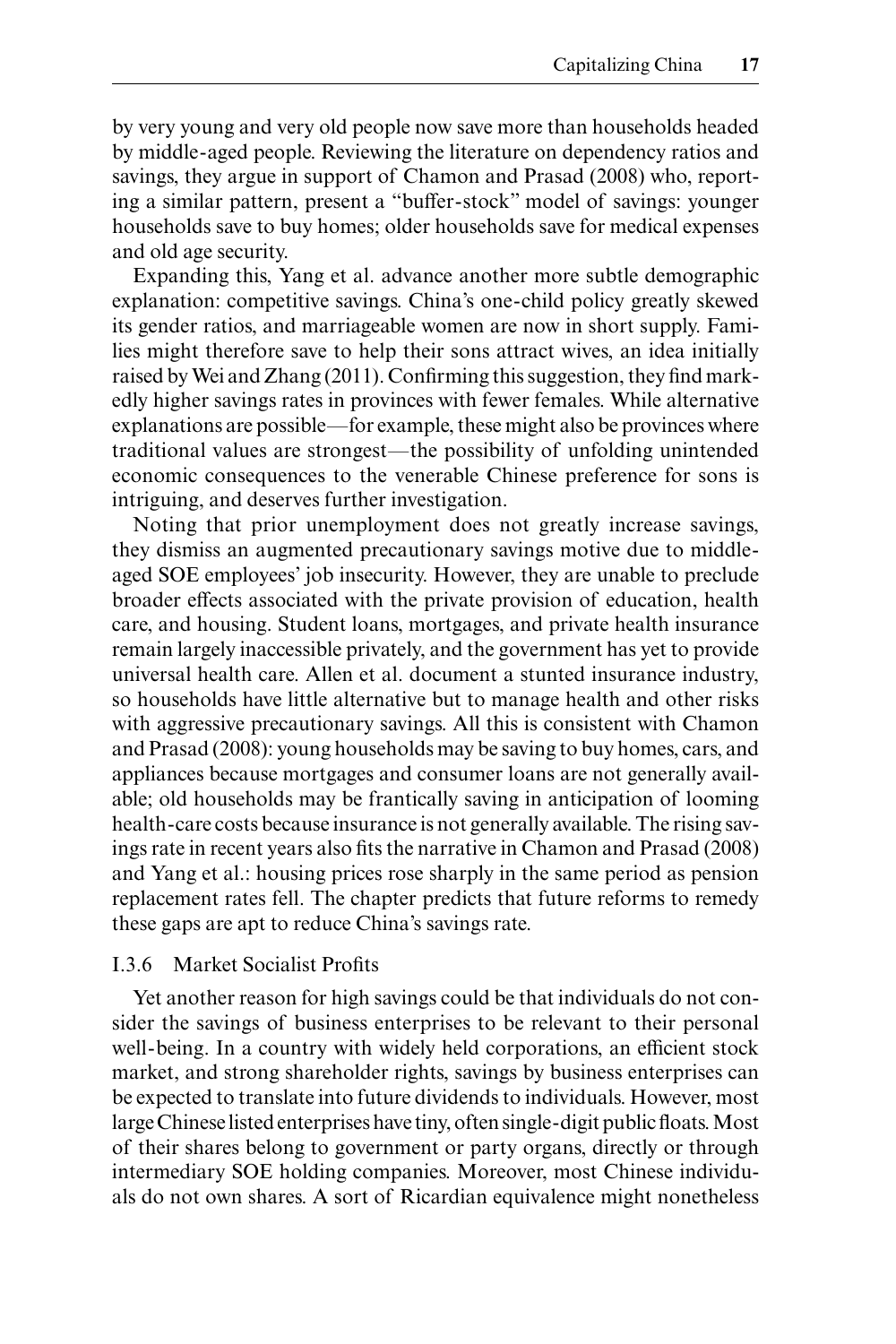prevail: individual Chinese might expect high future dividends payable to state organs to lower individual tax rates in the future. However, cynicism about the efficiency of this indirect savings method might well disconnect enterprise savings from individuals' consumption- savings decisions.

China's national income accounts suggest high enterprise savings, and Bayoumi et al. reexamine China's savings puzzle using financial data disclosed by enterprises trading on the Shanghai and Shenzhen stock markets. Their startling, and very robust, conclusion is that listed Chinese enterprises do not retain substantially more earnings than comparable listed firms elsewhere. Moreover, the data show substantial declines in listed enterprises' savings after 2000. This result, combined with the findings in Yang et al. imply either that unlisted enterprises savings drive both the high overall enterprise savings rate and the post-2000 surge in enterprise savings. Yang et al. discern in macroeconomic data, or that something is seriously amiss with Chinese data. Accepting the validity of both firm-level and macroeconomic data, despite the reservations of Piotroski and Wong regarding the former and the problems in China's national income accounts data raised earlier, several reconciliations are possible.

Most obviously, as Zu's discussion contends, listed enterprises may be qualitatively different in numerous dimensions from unlisted enterprises, making different savings rates unremarkable. One set of differences likely to matter is access to capital. Listed enterprises, able to issue shares, can raise funds readily to finance new growth opportunities as they arise; while unlisted enterprises, unable to tap equity markets, must pile up retained earnings as corporate savings accounts to be drawn down in the future as needed. Or, the top executives of listed enterprises may have stronger personal connections to SOE bankers, or to party and government officials capable of influencing SOE bank lending decisions. Thus, unlisted firms might need savings because they lack access to credit, while listed firms' wellconnected insiders might make enterprise savings unnecessary. The strength of such insiders' connections varies across enterprises, and can be measured (Fan, Wong, and Zhang 2007). Bayoumi et al. confirm that listed enterprises with stronger party connections have lower savings rates; though they link this to lower net earnings, not higher retained earnings.

Either reconciliation incriminates financial system infirmities for China's high macroeconomic enterprise savings rate, specifically fingering relatively financially isolated and politically unconnected unlisted enterprises. If so, reforms that would let capital market forces allocate savings impartially to their highest value uses are a likely policy option to make high growth sustainable. Allen and Shen, Allen et al., and Piotroski and Wong elaborate on such reforms.

Still another possible reconciliation is that unlisted enterprises, shielded from public view and foreign criticism, have more flexibility allocating their retained earnings. If so, listed firms might tunnel (Johnson et al. 2000) in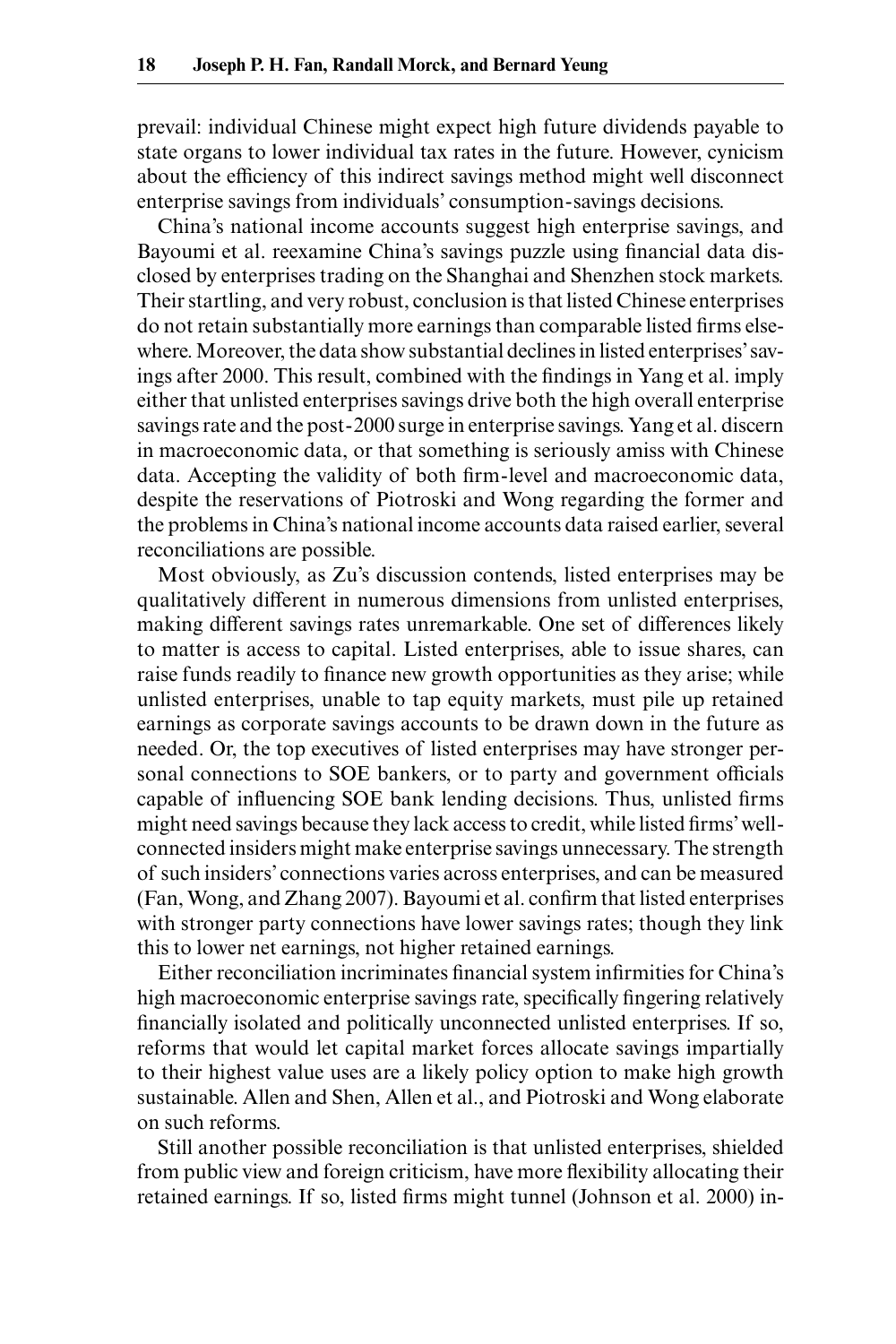come to their unlisted parents, or to other entities from which insiders can readily move capital to where they feel it is needed. Tunneled funds could appear as costs in the subsidiaries' financial statements and retained earnings in those of their parent SOEs. Amid rapid economic development, this freedom of action can be justified as a means of overcoming network externalities, first mover hold-up problems, and other coordination problems that arise in early stages of industrialization (Rosenstein-Rodan 1943; Morck and Nakamura 2007; Morck 2011). However, the same freedom of action also creates scope for corruption on a grand scale, and raises the possibility that high earnings retentions by unlisted enterprises might be bookkeeping entries concealing unaccountably enriched insiders.

#### I.3.7 Market Socialist Debts

Allen et al. document a very rapid growth in government bond issues, with outstanding bonds totaling some RMB (Renminbi) 10 trillion (US\$1.44 trillion) by December 2008. Virtually all is government debt: about 50 percent is government bonds, about 37 percent are the bonds of SOE policy banks, and the remaining 13 percent are the debts of large Chinese enterprises, virtually all of which are either SOEs or subsidiaries of SOEs. The absence of fully private- sector bonds is quite plausibly due to China's politicized bankruptcy process (Allen et al.).

Chen (chapter 7, this volume) examines China's government debt, but from the viewpoint of creditors. In December 2004, China's national debt stood at RMB 2.96 trillion—just under 22 percent of GDP. Of this, 97 percent was owned to domestic lenders, and only 3 percent was owed to foreigners. The total was 21.6 percent of GDP, well below the internationallyrecognized warning limit of 60 percent. In 2003, interest payments on the national debt cost RMB 300 billion, about 14 percent of fiscal revenue. These figures, Chen argues, probably greatly understate the real debt payments because they do not adjust for SOE banks' NPLs. Citing estimates ranging from 29 percent to 36 percent of GDP for these, Chen reestimates China's total national debt as somewhere between 50 percent and 58 percent of GDP. This, he notes, approaches the 60 percent threshold, above which creditors begin sounding alarms.

The high government savings documented by Yang et al. need reconciliation with a large government debt. Yang et al. net Chinese government inflows and outflows and assess government savings in 2003 at RMB 944.5 billion, roughly one- tenth of bonds outstanding. Consistent with government savings and debts partially offsetting each other, Chen reports a RMB 200 billion rise in government bond issues (from RMB 400 billion in 2000), even as Yang et al. report government savings rising by about RMB 620 billion (from 325.5 billion in 2000). Clearly, accumulated government savings cannot be explained by bond issue proceeds, but the simultaneous accumulation of debts and savings remains incompletely explained.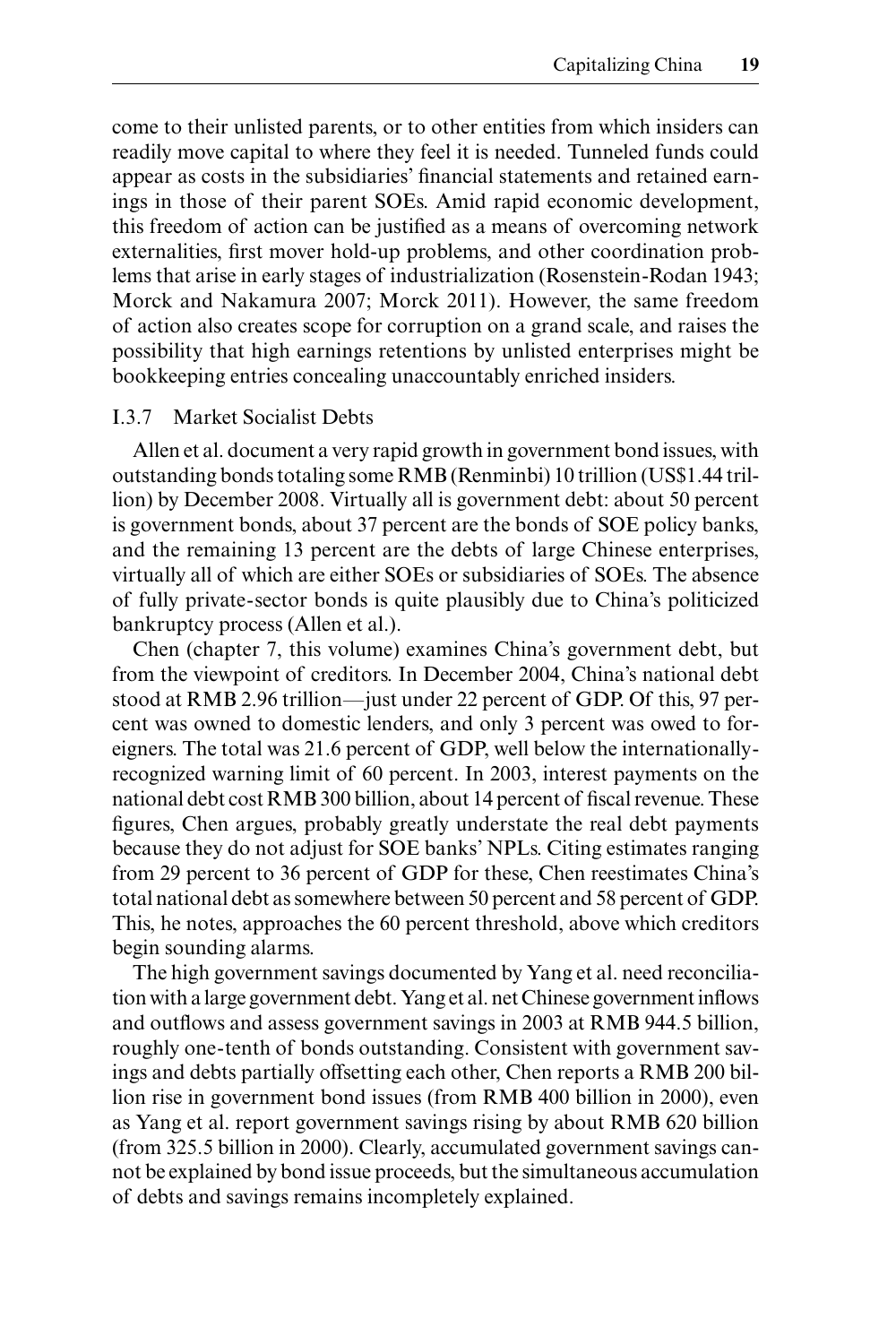Chinese officials' motives for borrowing and saving simultaneously, and both on very large scales, are harder to square. One possibility is that the central government might be borrowing and local or regional governments might be saving. Alternatively, the two might reflect an underlying unity. For example, the central government might be borrowing during a period of low international interest rates to accumulate capital for future needs; or borrowing in one currency and saving in another to control the exchange rate. This puzzle requires more work.

Contemplating China's large government debt, Chen sees a stark deviation from traditional characteristically Chinese policies. Throughout the Ming and Qing dynasties, China's rulers equated good government with the accumulation of vast silver hoards, to be drawn down should natural disaster or war arise. In these mercantilist aims, China resembled most premodern governments, Asian and European (Macdonald 2003). Emperors typically increased taxes and debased or inflated the currency to supplement drained silver hoards. As in medieval Europe, forced lending to princes who dwelt above the law ultimately elevated credit risk sufficiently to destroy the market. Confirming this, financially strapped nineteenth-century Qing rulers defaulted on the forced loans they extracted from a nascent banking industry (Morck and Yang 2011).

Chen accepts Macdonald's (2003) argument that limited governments can borrow more readily because they can less readily nullify their debts, and that this induces a positive feedback loop wherein governments, concerned about tapping bond markets, act more responsibly, which elevates their reputations, which government officials come to value, and so on. This virtuous circle, Macdonald argues, let Western governments borrow to finance infrastructure, war, and other expenditures; while China traditionally had to save up for such things.

Of course, bond market discipline is not the only possible check on irresponsible government spending. Profligate local and provincial governments that run up unmanageable debts may invite scrutiny by the CCP OD, and the career opportunities of those deemed responsible might be curtailed—especially if the meritocratic aspects of market socialism with Chinese characteristics persist and deepen. Alternatively, an unwillingness to acknowledge errors might keep China from achieving this virtuous confluence. China's public debt is mostly owed to domestic creditors, who still have few other savings options—basically bank accounts, domestic (mostly SOE or SOE- related) stocks, and a few SOE- run mutual funds. While irresponsible government policies might increase China's borrowing costs, its creditors' power to discipline the government and the party is limited. Even if a bond market develops, Chinese bondholders are unlikely to become prominent on the economy's commanding heights. The CCP discipline seems more feasible, if less certain, at least in the foreseeable future.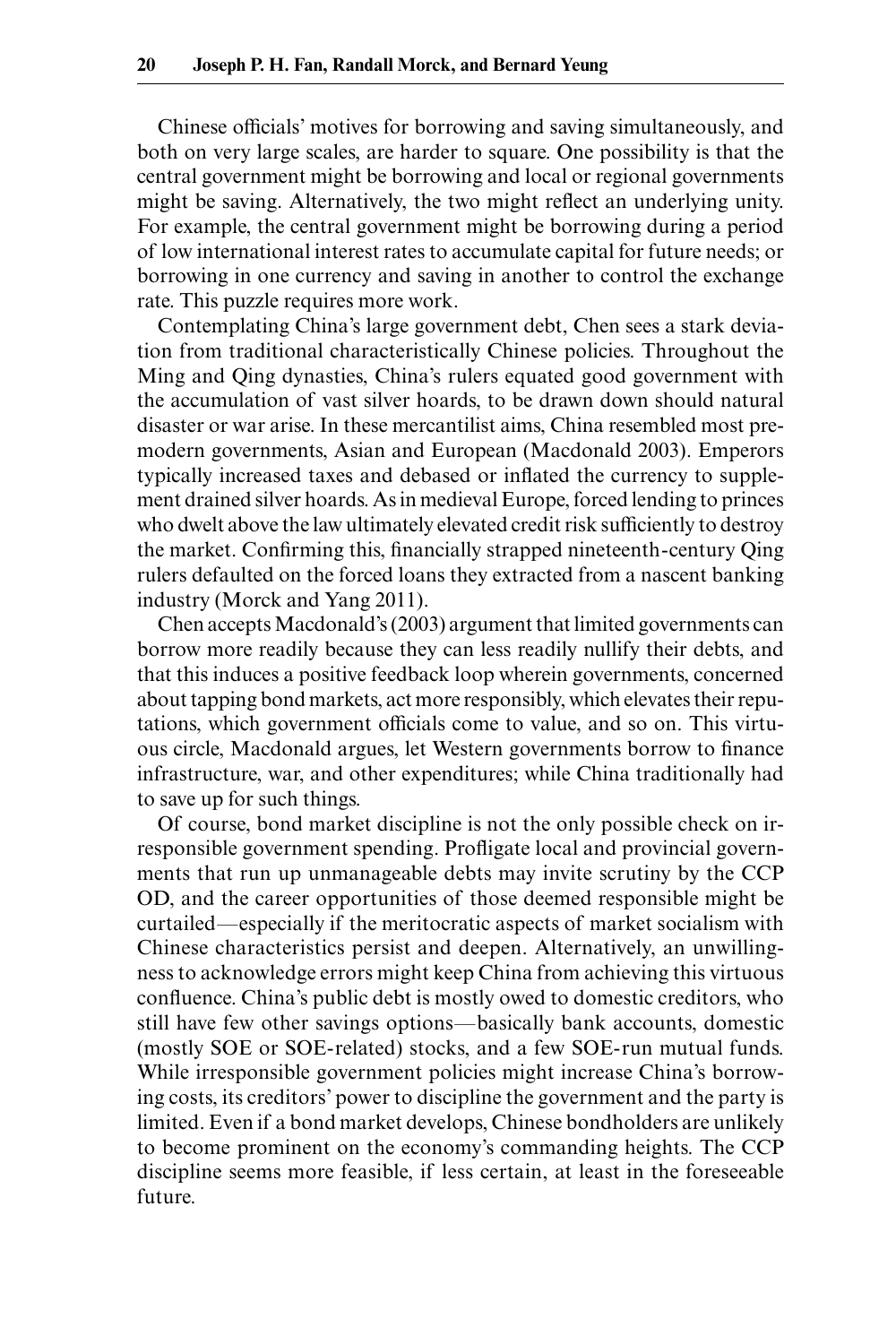## I.3.8 Market Socialist Public Finance

Gordon and Li (chapter 8, this volume) examine public finance under market socialism with Chinese characteristics more generally. Noting that China's economy has grown extraordinarily rapidly despite multiple checks on market forces, they posit a role for something akin to Tiebout (1956) competition, wherein competition for taxpayers forces governments to provide public goods and services efficiently.

Tiebout competition achieves this if taxpayers can either vote out incumbent politicians or exit, carrying their tax checks to other jurisdictions that provide more or better public goods per yuan of taxes. At present, contested elections are restricted to village councils, so incumbents' fear of voter wrath is an unlikely force for public sector efficiency.

Exit is also a limited option because individual taxpayers cannot freely relocate. Recapitulating traditional feudal labor mobility restrictions, the People's Republic of China's hukou system, established in 1949 and reorganized into its current form in 1958, assigns each individual to a locality, designates his or her residence as either urban or rural, and is hereditary. Changing one's hukou requires the permission of officials in both the old and new jurisdiction, and is currently difficult—especially for relatively un skilled people—because of concerns about a brain drain from poor regions, ex ploding populations in attractive cities, rising costs of public goods provision in those cities, and shanty towns developing in high growth provinces. A skill- based point system is coming into use among migrantreceiving provinces. Unregistered (unchanged hukou) migrants are becoming commonplace, but cannot send their children to state high schools or utilize other government services, raising the spectre of an entrenched urban underclass. At present, the migration of individuals is unlikely to contribute to strong Tiebout competition.

However, Gordon and Li argue that, even though individual mobility may be hampered, many business enterprises' activities are mobile across regions, and respond to competitive incentives offered both by *and to* village, township, municipal, province- level city, provincial, and regional (hereinafter "local" for brevity) government officials. Most obviously, local officials whose administrations provide better public goods for lower tax and regulatory costs attract firms to tax. If local officials cause their jurisdictions to compete for business activity, and cause the enterprises they govern to maximize their profits, something akin to social welfare maximization might theoretically ensue.

Moreover, local officials, often doubling as top executives of the hybrid enterprises their jurisdictions established, also have direct incentives to ensure those enterprises maximize profits—including by moving operations to jurisdictions that offer prospects of higher profits. This is because, between 1978 and 1994, local governments received both profits and tax rev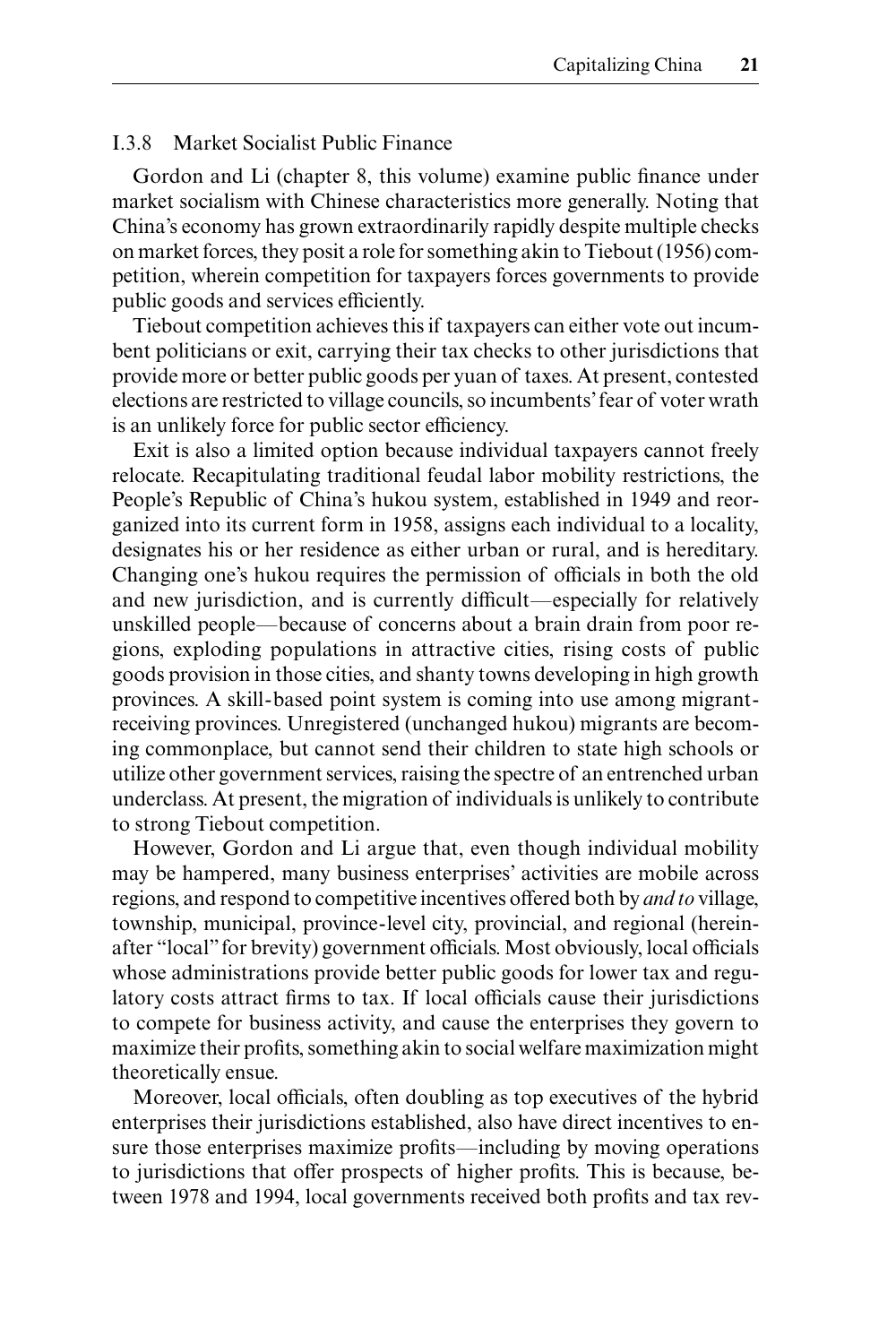enue from all the enterprises they established, and their local government officials had free hand to spend much of that revenue as they liked. After a major tax reform in 1994, local governments still remained the de facto residual claimants to those enterprises' after- tax earnings net of mandated spending, and local government officials remained largely free to spend these funds as they chose. Local government officials thus gain larger discretionary budgets by ensuring that the hybrid enterprises they control generate higher profits by allocating resources more efficiently (Gordon and Li 1995; Li 1997).

If local officials' discretionary cash flow maximization induces local governments to compete for business activity and induces hybrid enterprises to maximize their residual cash flows, something approaching efficient resource allocation might ensue. However, some caveats are clearly in order. Local government officials, striving to maximize the residual earnings of enterprises that provide them with discretionary cash flow, might distort local policies to favor those enterprises to the disadvantage of the general citizenry. For example, such officials might skew local taxes, fees, or regulations, or might press local managers of state- owned banks to favor enterprises whose residual budgets they control, or for other private purposes. The social welfare benefits of such policies are far from clear. In addition, fattened local government coffers need not translate into more or better public goods—a problem epitomized as China's "rich nation– poor people" dichotomy. Indeed, in something akin to the "free cash flow" agency problems Jensen (1986) documents in cash-rich US firms with unaccountable CEOs, fi scal revenues excess to basic spending commitments were dispensed by essentially unaccountable local officials. Cash- rich subnational governments, it is now widely recognized, actually provided very poor public goods and services. In response to the "rich nation– poor people" problem, further mid-1990s reforms shifted influence over bank lending from local to central government and party officials who, it was hoped, would more reliably allocate public funds to provide badly needed public goods. Gordon and Li point out that many local governments switched to raising revenues from land lease sales, but remark that this is an exhaustible source of revenues.

Finally, Li, in discussing this chapter, argues that local officials care more about promotions, which affect their long- term earnings, than about their current discretionary budgets, and are therefore guided primarily by party dictates from Beijing.

Nonetheless, China has grown far more impressively than its widely panned institutions would seem to warrant. The premise of Gordon and Li, that market socialism with Chinese characteristics has unappreciated efficiency, is thus clearly worth pursuing. To explore this premise, they develop a simple yet elegant model of local public finance under these reforms, assuming local bureaucrats maximize tax revenue net of spending on public goods. This is defensible, in that top local bureaucrats have substantial discretion over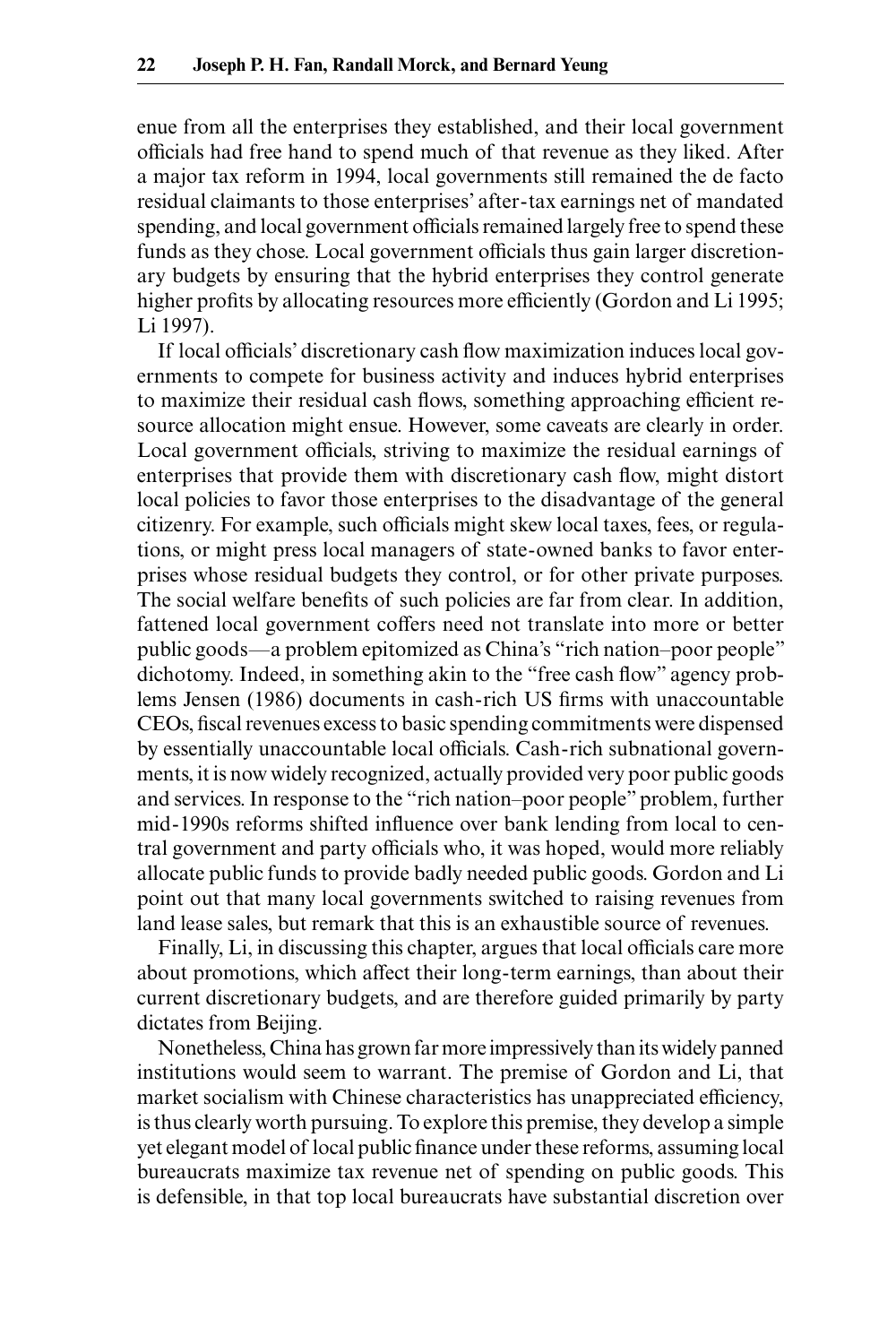how their governments' revenues are spent once mandated public goods are provided. The model treats local governments as profit maximizing entities that can attract business activity by providing public goods more efficiently.

With competitive elections unlikely in the foreseeable future, Gordon and Li consider options that the CCP might consider should it wish to strengthen public sector efficiency, weighing the pros and cons of retail sales taxes, value- added taxes, and property taxes under market socialism. They further suggest user fees as an option. To the extent that local governments compete for users who value the public goods those fees finance, a more efficient local government—that is, one that provides more or better public goods for lower user fees—earns higher tax revenues, all else equal. However, they caution, user fees evoke inequality problems. Poorer families might not send their children to school if school user fees appear prohibitive, for example, planting the seeds of future economic and social problems.

Hukou reform, they argue, is most likely consistent with improved resource allocation. Because rural- to-urban and poor- to-rich region migration is already occurring, they argue that integrating migrants and educating their children should be a priority if the government wishes to avoid entrenching inequality problems. They suggest that hukou reform and the formalization of farm land ownership and sales would allow migrants to arrive better positioned to contribute to their new communities and the rationalization of land use in rural areas. After hukou reforms, the original Tiebout (1956) model would apply directly. In competing for taxpaying residents, local governments would be incentivized to provide whatever public goods residents were willing to pay for, and to provide them at the lowest possible cost in terms of taxes, fees, and other burdens.

#### **I.4 Market Socialist Market Forces**

China has made a substantial start toward full-fledged economic development under an economic model unfamiliar to Western economic historians. That system, market socialism with Chinese characteristics, is not "capitalism in a Mao suit," despite popular reports of China's alleged embrace of capitalism. Extensive regulatory, legal, and administrative reforms that evoke developed market economies' institutions are deliberately superficial. While market forces function, to an extent, these reforms cloak an economy whose commanding heights remain unambiguously subject to party control. That control flows through a traditional Chinese command and control mechanism, an unassailable civil service.

This system is delivering rapid economic growth, thereby restoring legitimacy to the CCP after disastrous misadventures such as the Anti-right Movement, the Great Leap Forward, and the Cultural Revolution, and troubling incidents such as the student protests of 1989 and increasingly commonplace labor unrest since 2000. The socialist and Chinese aspects of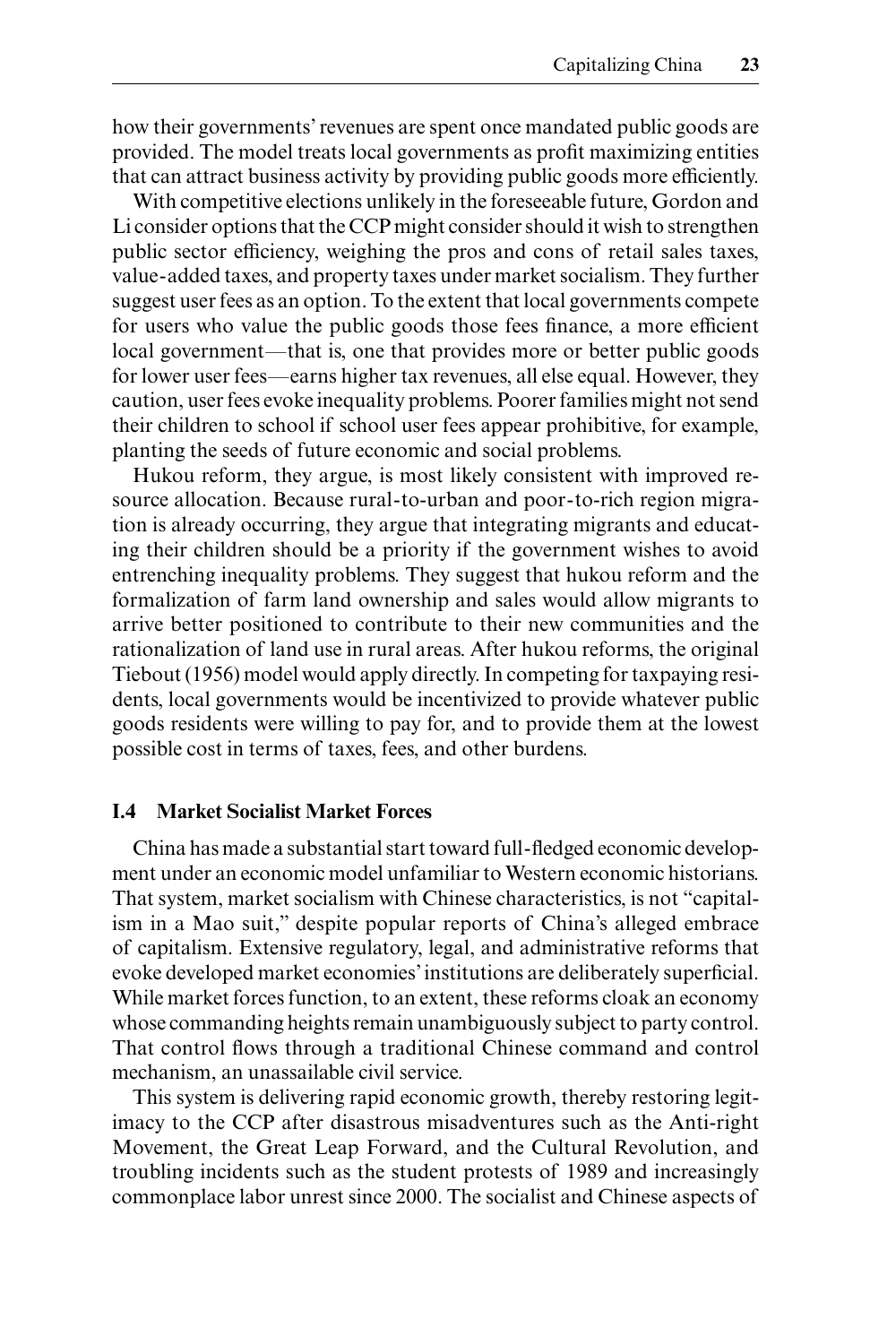China's economic system, at least as much as its market aspects, are seen by top party cadres as crucial to this success (Macgregor 2010).

The socialist foundation of China's economic system is the unconditional supremacy of the Chinese Communist Party. Consistent with Marxist-Leninist tradition, the party directs the law. Regulations, laws, and administrative rulings are applied in accordance with current party policy. Just as a party position corresponds directly to each key position in government, a party hierarchy parallels corporate governance in banks, SOEs, listed non-SOEs, hybrid enterprises, joint ventures, and sufficiently large private businesses. Party cells throughout business enterprises constitute parallel internal accountability systems to those established by enterprises themselves, keeping an enterprise's party secretary and party committee upto-date and able to provide timely guidance to its CEO and board. Imported corporate governance regulations, mandating independent directors and the like, essentially ignore party involvement in enterprise governance.

The most uniquely Chinese characteristic of Market Socialism with Chinese Characteristics is the CCP's reliance on compensation and promotion incentives throughout an all-encompassing civil service to effect party policies. Presiding over a more prosperous village, township, city, SOE, non-SOE, province, or industry appears genuinely important in advancing a cadre's career. Luck may be imperfectly distinguished from good governance, and loyalty may too often trump competence; but a degree of genuine meritocracy is evident in empirical studies of promotions (Landry 2008), and party training programs are increasingly rigorous and technocratic. These developments may explain why China's seemingly weak institutions deliver better economic results than do other countries with seemingly equivalently weak institutions.

Market forces affect economic decisions, in that most prices are no longer centrally administered and SOEs no longer receive production quotas from central planners. Profits motivate the allocation of many resources and the organization of much economic activity; and entrepreneurs can set up new businesses where demand arises if they can find financial backing. But the ongoing proletarian dictatorship of the CCP and party oversight of human resource management decisions throughout the economy make China a severely qualified market economy. "Market" is rightly a mere adjective and only one-fifth of market socialism with Chinese characteristics.

High- income market economies depend on high- quality government to set limits, arbitrate disputes, and enforce rules (North 1991). Elsewhere, this entails checks and balances on officials to prevent abuse. China's leaders appear interested in developing such checks and balances, but while retaining the party's primacy. That this choice is feasible remains unclear.

This may not matter greatly for a time. China's economy is still catching up. Huge potential for growth requires capital only for more off-theshelf technology to produce consumer goods, housing, and automobiles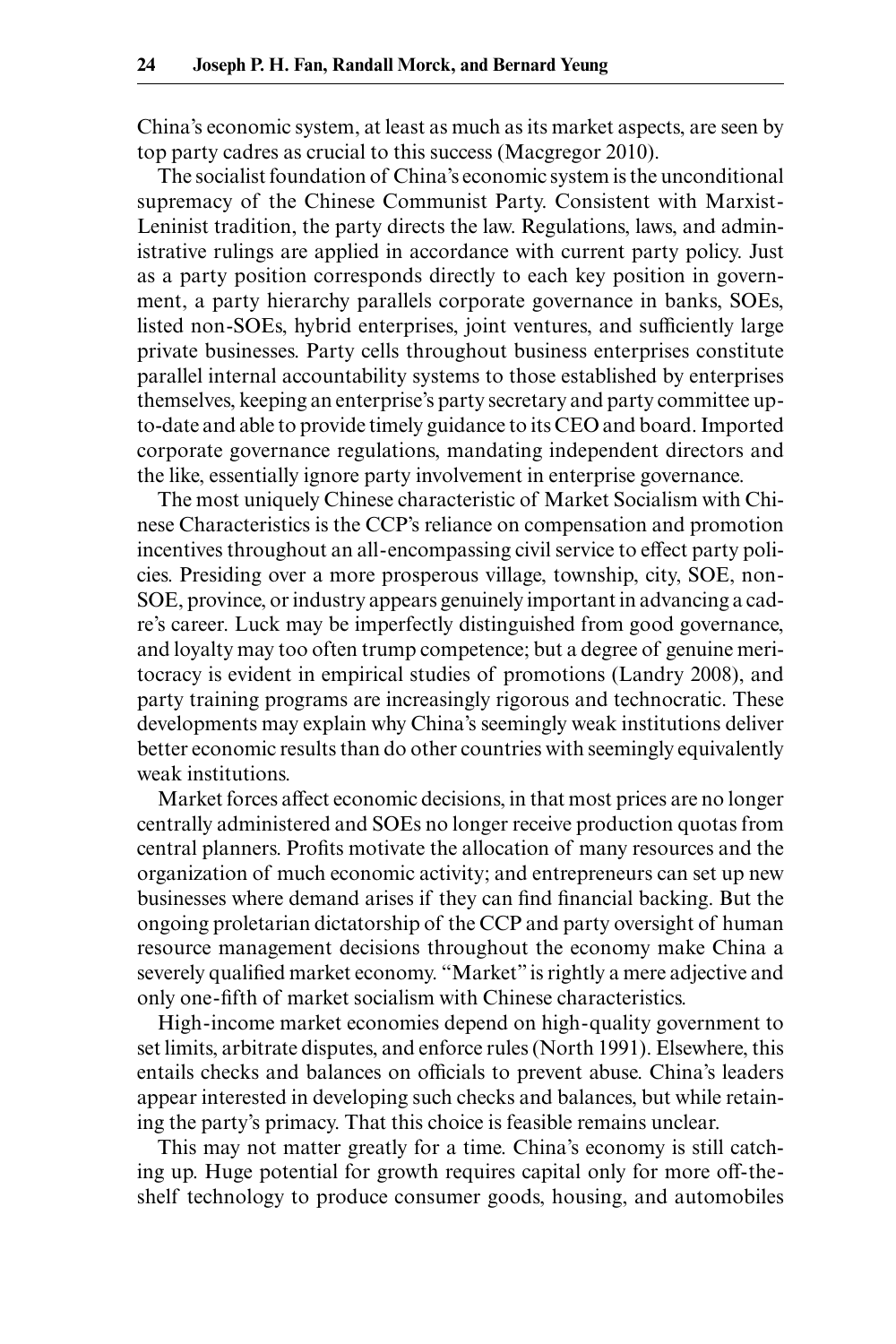of acceptable quality for an expanding middle class. China validates the argument of Aghion, Meghir, and Vandenbussche (2006) that catch-up growth demands less of business leaders than does the sustained growth of a high- income economy. Passably talented party cadres can import foreign machinery, produce generic goods amid passably restrained corruption, and still greatly improve living standards for many years. But ultimately, China will find itself where South Korea and other nouveaux riches Asian economies now stand. Off-the-shelf is no longer good enough: Korean firms must now produce innovations—technologically superior cars, appliances, or electronics—to continue growing. That requires capital for innovators, rewards for creativity, a tolerance for disruptive innovation, and acceptance of the destruction of stagnant business so their resources can be reallocated to better uses (Acemoglu, Aghion, and Zilibotti 2006; Fogel, Morck, and Yeung 2008).

That the CCP OD might reliably do this raises reservation (Aghion, Meghir, and Vandenbussche 2006). Bureaucracies typically resist innovation and instability (Wilson 1989), yet accommodating both seems the essential element behind capitalism's sustained success (Schumpeter 1911). Can market socialism with Chinese characteristics do this too? Or must China's leaders decide between sustained economic growth and preserving the party's leading role?

Several chapters—chapter 2, chapter 3, and chapter 4—see this binary choice approaching. Allen et al. argue that, if China's leaders desire a permanent place for their country amid the ranks of developed economies, then embracing capitalism fully is likely to be the most attractive policy. They argue that more efficient capital allocation can be achieved if China privatizes its large banks so as to render their lending decisions meaningfully independent of government policy. They add full-fledged bankruptcy reform as another key element of the efficiency- enhancing policy because even thoroughly independently run banks' lending decisions will accord with officials' preferences, rather than economic fundamentals, if government and party officials continue determining whether or not, and how severely, the bankruptcy code is to be applied on a case- by- case basis. They echo Allen and Shen and Piotroski and Wong in concluding that China's stock markets remain incapable of allocating capital efficiently, and perceive this deficiency important even if banks are privatized because bank financing is less agile than stock market at capitalizing new industries.

Many in China's media and leadership seemingly concur, calling for "deeper structural reform." The chapters argue that this is the simpler path because it is a well-trodden one. Liberal economics and democratic politics are far from perfect: their stock markets and banking systems undergo occasional manias and panics, and their politics can go badly awry. But they are the only proven path to high living standards sustained over the long run (Fukuyama 1992).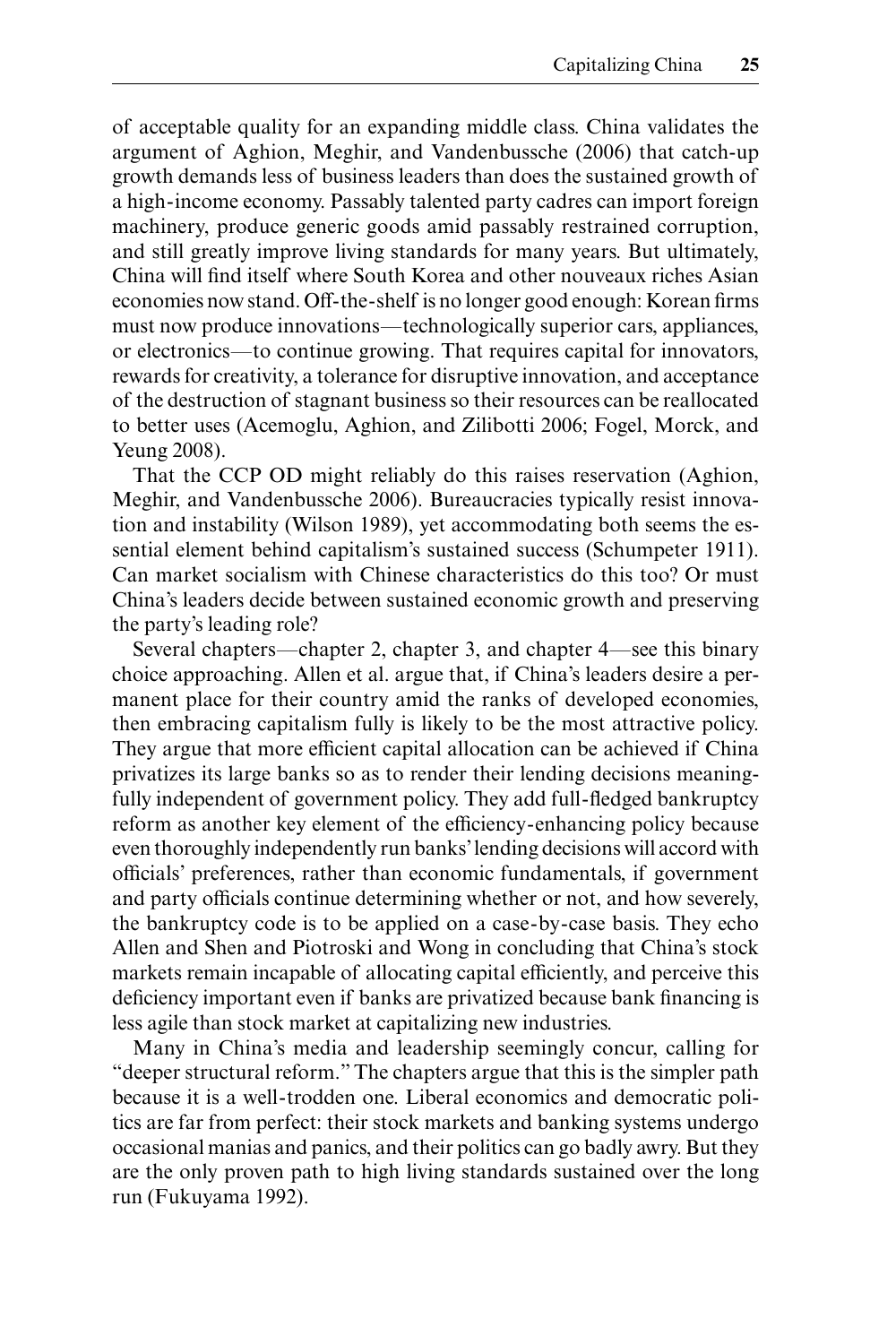Stock markets allocate capital by raising and lowering firms' share prices. Higher share prices, all else equal, let firms raise capital more cheaply (Tobin 1984). If a stock market is to allocate capital efficiently, investors must have access to low cost information about firms whose shares they must value (Rajan and Zingales 1998; Wurgler 2000). China's disclosure regime looks sophisticated, but Piotroski and Wong argue that actually leaves listed firms profoundly opaque because politics prevents uniform adherence to disclosure rules and consistent penalization for their violations. If stock markets are to promote prosperity, shareholders must peer into firms so they can put their money into ventures they deem profitable. Different firms' top managers provide different choices to shareholders in developed capitalist economies by devising unique, creative, and idiosyncratic strategies, products, and policies. If China's leaders desire more efficient capital allocation, they might loosen party over corporate decision making so individual firms can pursue genuinely new and different paths that shareholders can genuinely evaluate, and either endorse or spurn.

A thoroughgoing conversion to free markets is only one possible option. Moreover, as Allen and Shen stress, such a conversion would have to be epiphanic. The party would have to cede the economy's commanding heights, entrusting the allocation of capital, labor, and other resources to market forces, delegating the rule of law to an independent and impartial judiciary, and authorizing regulatory powers to an independent civil service. Even such basic concepts as a CCP OD promoting people through top positions in banks, companies, regulatory agencies, and governments would be at risk, relegating managers' careers to a market for talent.

Is acquiescence to capitalism only a matter of time? Looking forward, even if SOE banks are not privatized, Allen et al. foresee foreign banks and credit cooperatives as a potentially impartial source of loans to the hybrid sector. They also argue that China's growth might be furthered by US- style private equity and venture capital funds, also capable of capitalizing that sector. But none of their suggestions seem feasible as incremental adaptations within the current framework of market socialism with Chinese characteristics. For example, the rule that any business with more than three employees who are party members must accept a party cell would surely apply to venture capital or private equity financed firms. Venture capital and private equity fund would presumably also benefit from party secretaries, party committees, and party cells. Foreign banks, for example, must accept party cells and heed advice from party cadres. Fully privatized banks would still have party committees and party secretaries, and the party cannot presume to retain the economy's commanding heights without retaining control over the judiciary.

A more likely scenario, in the view of most authors in this volume, is that China will persist in forging its own path toward sustainable prosperity under the continuing guidance of the party. Market socialism with Chinese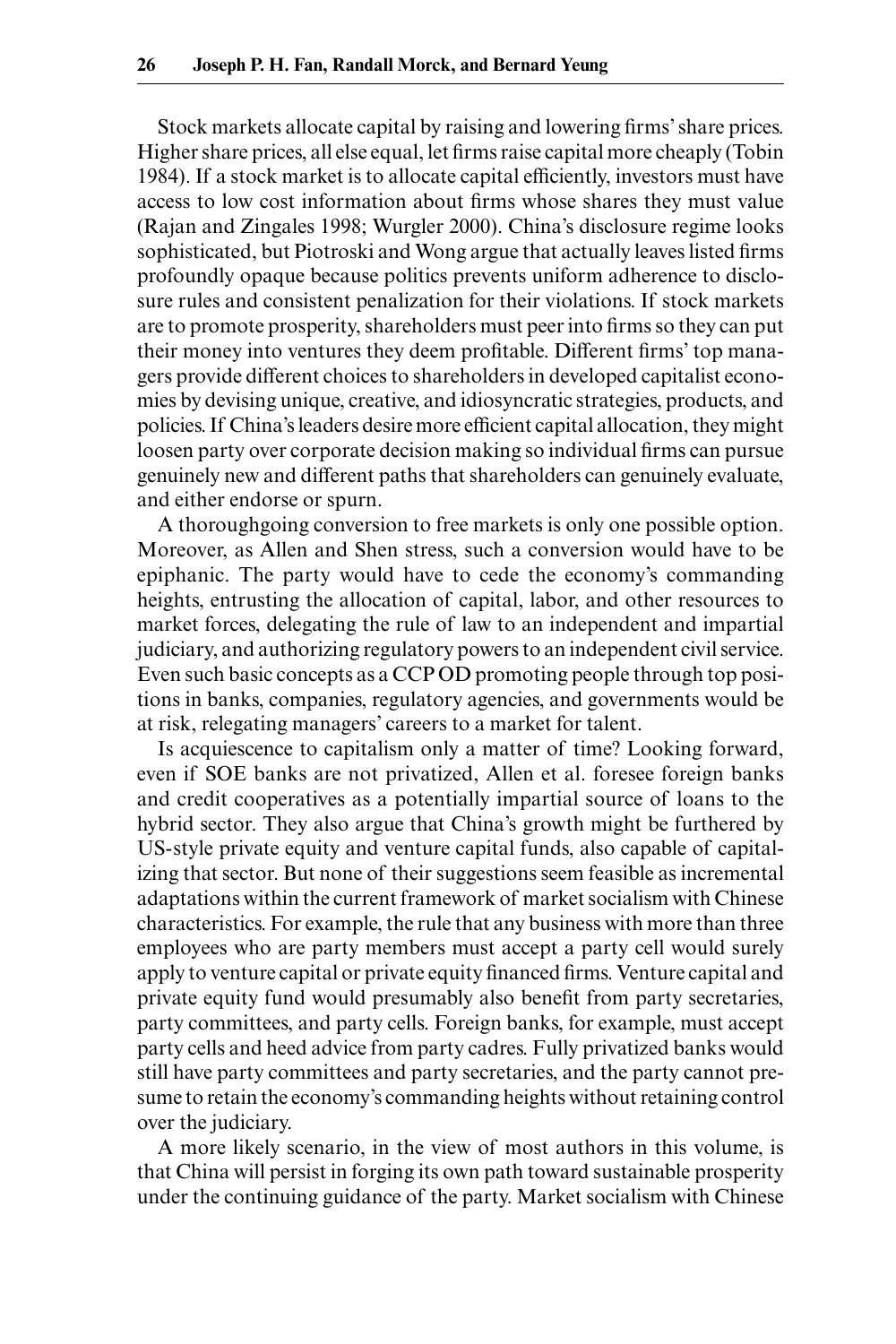characteristics has delivered—so far. But Hayek's (1941, 1945) essential critique of socialism stands unrefuted: information and coordination costs rise faster with scale and complexity in a command and control economy than in a market economy.

Pistor describes a broader range of capitalisms than most Anglophone economists usually consider. For example, postwar France achieved three decades of dramatic recovery while scorning Anglo- Saxon naïvety about market forces. The French did almost everything "wrong." They entrusted the governance of large business enterprises to ex-civil servants, corporate investment decisions to industry- level ministry personnel, and corporate finance to SOE banks. While the system now shows growing strain—high youth and minority unemployment, aging capital assets, entitled public sector unions, and so on (Smith 2004)—France sustains a high per capita GDP and an enviable quality of life. Were China to attain similar success from a like system, much of its populace would celebrate.

But is this feasible? Postwar France was an open economy, a founding member of the precursor to today's European Union. Regulations, politicized approval processes, and the omnipresent helpful supervision of party cells and party secretaries perhaps allow the Chinese government latitude for poor policy that European integration denied France. Postwar France also had competitive democratic governments, with rival parties vocally criticizing each others' policies despite sharing a common corporatist vision, and a free press that enthusiastically skewered sufficiently egregious corruption, waste, or fraud. Though China now allows contested elections at the lowest levels of municipal government and tolerates a degree of media dissent unthinkable under Mao, it remains a one- party state with a controlled press. The postwar French civil service was a genuine meritocracy: entry depended only on academic evaluation, and success depended on performance. China seems intent on something along these lines too, but party loyalty still counts for much.

Allen et al. argue that other Chinese characteristics of China's institutional syncretism—Confucian behavioral norms, traditional dispute resolution, and cultural standards lauding family and reputation—also help explain China's success, and often substitute effectively for formal legal codes and regulations. However, this constrains economic activity to channels in which these traditional mechanisms operate, enhancing the importance of connections and kinship.

If aging Communist leaders increasingly overtly favor their "princeling" sons, a meritocracy may become unsustainable. China's leadership appears to appreciate problems arising from party "princelings" disgracing their stalwart parents, but business princelings growing to resemble preliberation bourgeois and aristocrats is a more difficult problem. If China develops fully in a single generation, as South Korea did, entrenched princelings might matter little. But Korea ultimately embraced the full complement of free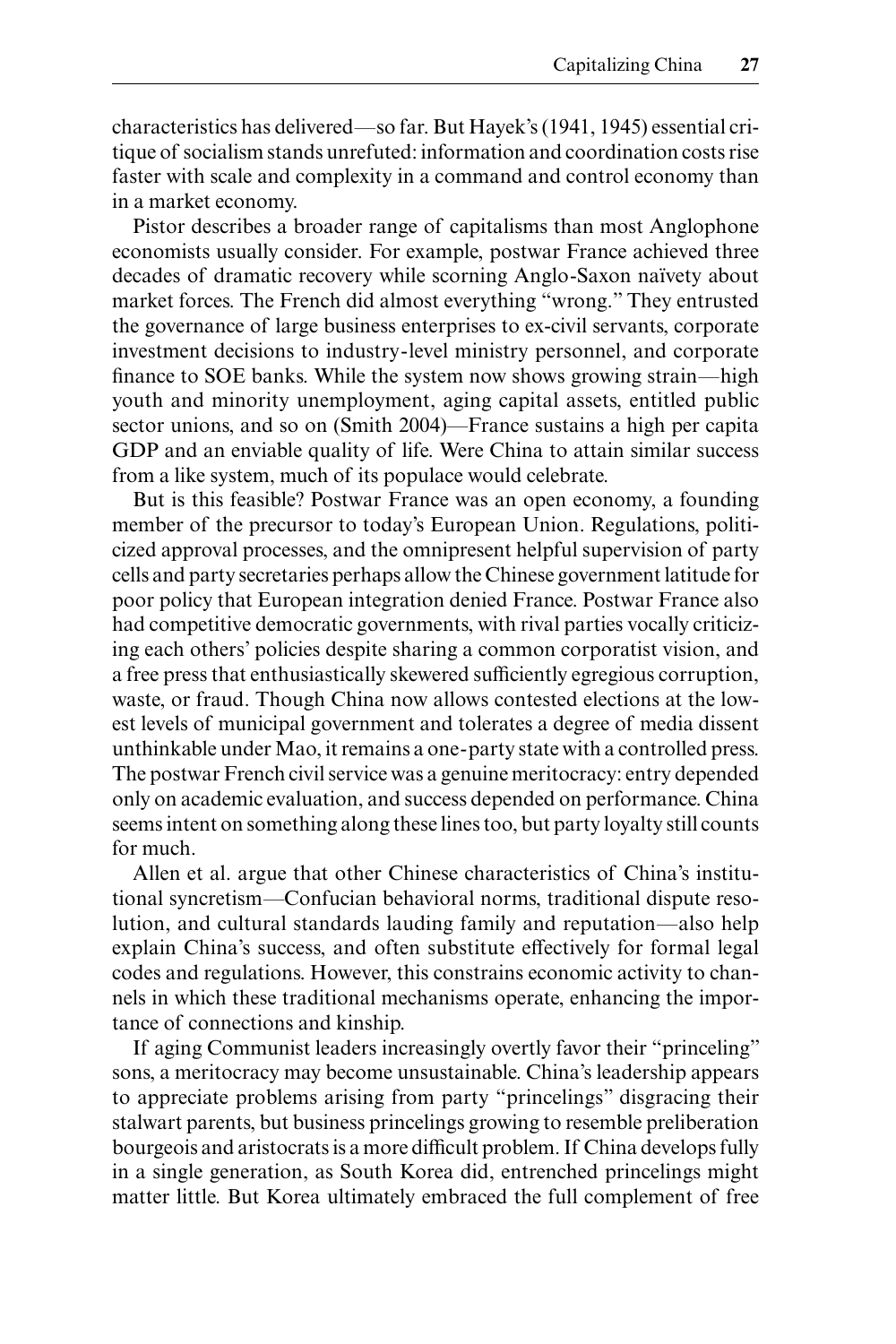market institutions, which China thus far declines. If China's heretofore successful economic trailblazing ultimately takes longer, unqualified business princelings could become an entrenched oligarchy more reminiscent of Latin America than of France or South Korea.

The end of the Cold War and the failure of third world Middle Ways, such as Latin American corporatism and India's License Raj, leaves variants of free market economics the only off- the- shelf choices on offer (Fukuyama 2011). Even the US financial crisis of 2008, despite evoking voluble calls for better regulation, inspires no visionary new alternatives to capitalism. Even France, hailing European integration and driven by fiscal necessity, is slowly shedding its postwar system. Pragmatism may well push China toward more genuine free market economics, and recognition of the information problems inherent in centralized bureaucratic control may well render market socialism's characteristics progressively less Chinese.

Institutional change often requires a crisis to dislodged entrenched interest groups (Olson 2000), so Allen et al. (see also Allen and Gale 2004, 2007) may well correctly foresee successive internal crisis reforming and strengthening of Chinese institutions. In this context, Xu's discussion of this chapter, which highlights China's relative immunity to both the 1997 and 2008 financial crises, may bode ill for China's long-term prosperity. Xu argues that a guarded embrace of capitalism might be warranted for stability's sake. But Olson (2000) argues that efforts to promote stability often inhibit efficient resource allocation, and thus has costs. Hsieh and Klenow (2009) estimate that China's mean firm-level total factor productivity would have grown 2 percent faster every year were Chinese firms relocated to the United States.

Nonetheless, a common denominator throughout the chapters in this volume is the overarching public policy objective of safeguarding uncontestable party control over the commanding heights of the Chinese economy. The chapters in this volume caution that a range of increasingly serious economic inefficiencies are likely if the party assigns an overarching value to the persistent stability of the current regulatory system. Alternative approaches to regulation merit consideration if the party wishes to enhance the economic efficiency of financial markets (Alen and Shen, chapter 3; Allen et al., chapter 2), the banking system (chapter 2), information intermediation (Piotroski and Wong, chapter 4), public goods provision (Chen, chapter 7), corporate governance (Pistor, chapter 1), labor allocation (Gordon and Li, chapter 8), and risk- taking (chapters 2 and 3; Bayoumi et al., chapter 6; Yang et al., chapter 5).

The chapters of this volume also largely concur that market socialism with Chinese characteristics is a surprisingly unique and innovative economic system that has achieved spectacular results. But a second common theme we distill from the chapters as a whole is the system's continuation risks increasingly inefficient resource allocation, rising social problems, and magni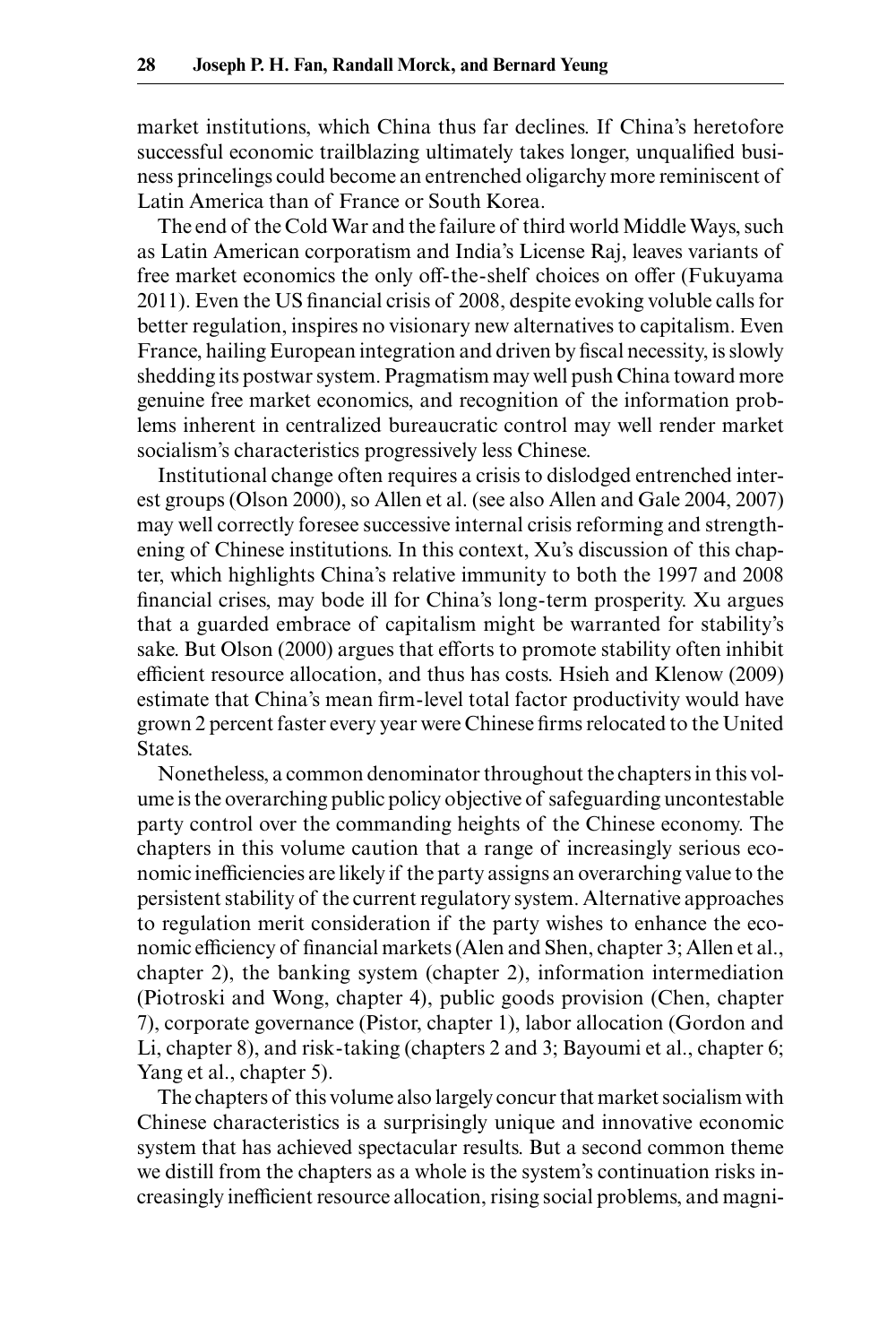fied instability in the impending future. Different chapters assess the pros and cons of different policy options, but a common theme emerges throughout: if China's leaders aspire to guide their country into ranks of high income economies, looking beyond market socialism with Chinese characteristics appears inevitable. The most straightforward option is convergence toward the proven, albeit intermittently fallible, genuinely market- driven systems of the advanced industrial democracies. But another possibility is that, bolstered by the past decades' successes, China will continue forging a unique path forward. Having embraced Deng Xiaoping's call to "let a few people get rich first," China's next step is genuinely inscrutable.

## **References**

- Acemoglu, Daron, Philippe Aghion, and Fabrizio Zilibotti. 2006. "Distance to Frontier, Selection, and Economic Growth." *Journal of the European Economic Association* 4 (1): 37– 74.
- Aghion, Philippe, Costas Meghir, and Jérôme Vandenbussche. 2006. "Distance to Frontier, Growth, and the Composition of Human Capital." *Journal of Economic Growth* 11 (2): 97– 127.
- Allen, Franklin, and Douglas Gale. 2004. "Financial Intermediaries and Markets." *Econometrica* 72:1023–61.
- ———. 2007. *Understanding Financial Crises, Clarendon Lectures in Finance.* Oxford: Oxford University Press.
- Allen, Franklin, Jun Qian, and Meijun Qian. 2008. "China's Financial System: Past, Present, and Future." In *The Transition That Worked: Origins, Mechanism, and Consequence of China's Long Boom,* edited by L. Brandt and T. Rawski, 506-68. Cambridge: Cambridge University Press.
- Baumol, William J. 1990. "Entrepreneurship: Productive, Unproductive, and Destructive." *The Journal of Political Economy* 98:893-921.
- Bertrand, Marianne, Francis Kramarz, Antoinette Schoar, and David Thesmar. 2010. "Politicians, Firms, and the Political Business Cycle." MIT Sloan School Working Paper.
- Chamon, Marcos, Kai Liu, and Eswar Prasad. 2010. "Income Uncertainty and Household Savings in China." NBER Working Paper no. 16565. Cambridge, MA: National Bureau of Economic Research, December.
- Chamon, Marcos, and Eswar Prasad. 2008. "Why Are Saving Rates of Urban Households in China Rising?" NBER Working Paper no. 14546. Cambridge, MA: National Bureau of Economic Research, December.
- Coase, Ronald H. 1937. "The Nature of the Firm." *Economica* 4:386–405.
- Deng, Yongheng, Randall Morck, Jing Wu, and Bernard Yeung. 2011. "Monetary and Fiscal Stimuli, Ownership Structure, and China's Housing Market." NBER Working Paper no. 16871. Cambridge, MA: National Bureau of Economic Research, March.
- Easterly, William. 2006. *The White Man's Burden: Why the West's Efforts To Aid the Rest Have Done So Much Ill and So Little Good.* New York: Penguin.
- Edwards, Sebastian. 2010. *Left Behind: Latin America and the False Promise of Populism.* Chicago: University of Chicago Press.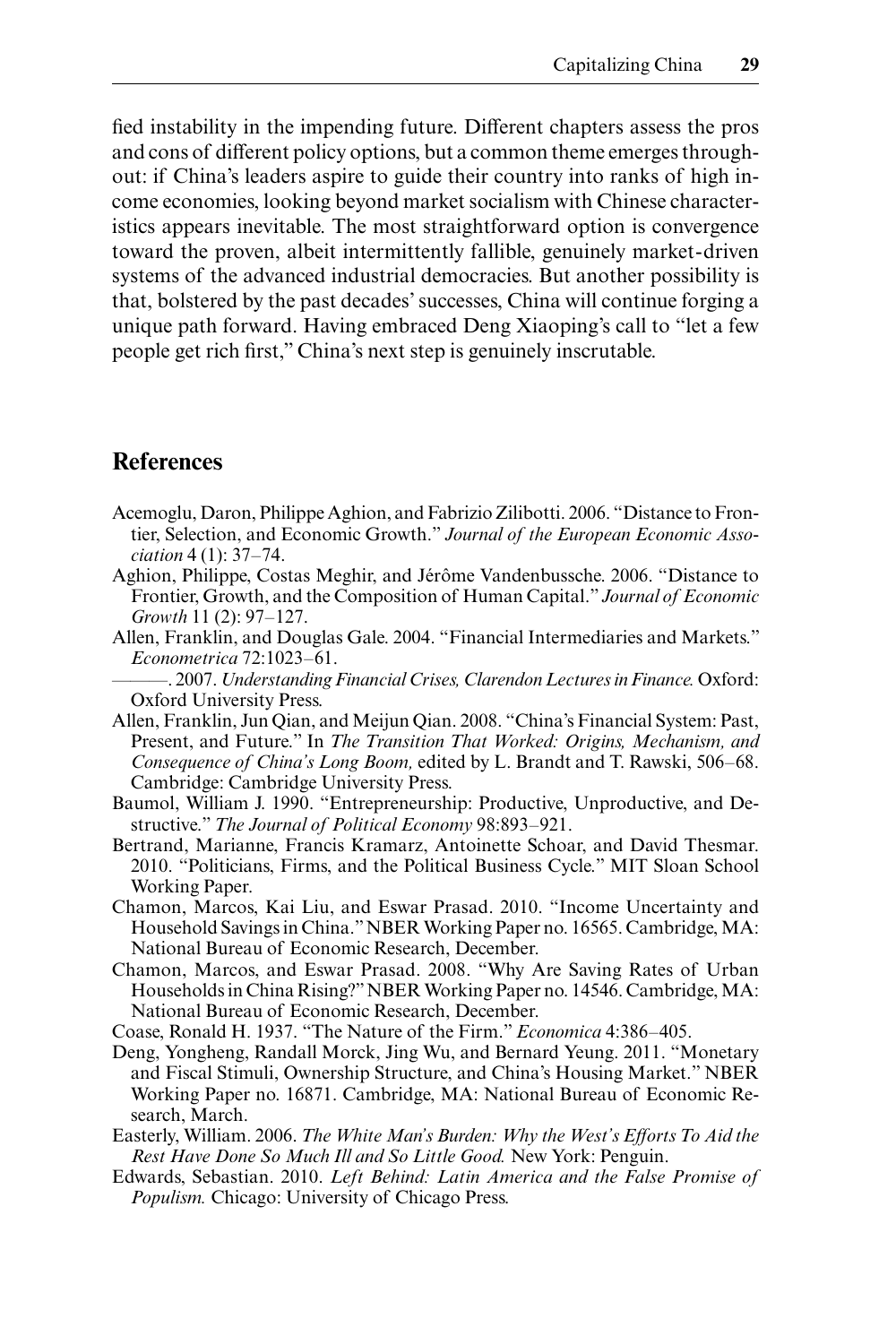- Fan, Joseph P. H., T. J. Wong, and Tianyu Zhang. 2007. "Politically Connected CEOs, Corporate Governance and Post- IPO Performance of China's Partially Privatized Firms." *Journal of Financial Economics* 84 (3): 330-57.
- Fogel, Kathy, Randall Morck, and Bernard Yeung. 2008. "Big Business Stability and Economic Growth: Is What's Good for General Motors Good for America?" *Journal of Financial Economics* 89:83– 108.
- Freeman, Richard. 2006. "The Great Doubling: The Challenge of the New Global Labor Market." Harvard University Working Paper.
- Fukuyama, Francis. 1992. *The End of History and the Last Man.* Toronto: Maxwell Macmillan.
- ———. 2011. *The Origins of Political Order: From Prehuman Times to the French Revolution.* New York: Farrar, Straus and Giroux.
- Garnaut, Ross, Song Ligang, and Yao Yang. 2006. "Impact and Significance of State-Owned Enterprise Restructuring in China." *The China Journal* 55:35–63.
- Gordon, Roger, and Wei Li. 1995. "The Change in Productivity of Chinese State Enterprises." *Journal of Productivity Analysis* 6 (1): 5– 26.
- Haber, Stephen. 2000. *Political Institutions and Economic Growth in Latin America: Essays in Policy, History, and Political Economy.* Stanford: Hoover Institution Press.
- Hayek, Friedrich. 1941. *The Pure Theory of Capital.* Chicago: University of Chicago Press.
- ———. 1945. "The Use of Knowledge in Society." *American Economic Review*  $35:519-30.$
- Heilbrunn, John. 2005. "Oil and Water? Elite Politicians and Corruption in France." *Comparative Politics* 37 (3): 277– 96.
- Hsieh, Chang-Tai, and Peter Klenow. 2009. "Misallocation and Manufacturing TFP in China and India." *Quarterly Journal of Economics* 124:1403–48.
- Huang, Yasheng. 2008. *Capitalism with Chinese Characteristics.* New York: Cambridge University Press.
- Jacques, Martin. 2009. *When China Rules the World: The Rise of the Middle Kingdom and the End of the Western World.* London: Penguin.
- Jensen, Michael. 1986. "Agency Costs of Free Cash Flow, Corporate Finance, and Takeovers." *American Economic Review* 76 (2): 323– 29.
- Jin, Li, and Stewart C. Myers. 2006. "R2 around the World: New Theory and New Tests." *Journal of Financial Economics* 79:257-92.
- Johnson, Simon, Rafael La Porta, Florencio Lopez- de- Silanes, and Andrei Shleifer. 2000. "Tunneling." American Economic Review 90 (2): 22-27.
- Khanna, Tarun. 2008. *Billions of Entrepreneurs: How China and India Are Reshaping Their Future and Yours.* Cambridge, MA: Harvard Business School Press.
- Knight, Frank. 1921. *Risk, Uncertainty and Profit.* Boston: Houghton Mifflin Company.
- Kramarz, Francis, and David Thesmar. 2006. "Social Networks in the Boardroom." HEC Paris Working Paper.
- Kuznets, Simon. 1955. "Economic Growth and Income Inequality." *American Economic Review* 45 (2): 1–28.
- La Porta, Rafael, Florencio Lopez- de- Silanes, and Andrei Shleifer. 2002. "Government Ownership of Banks." *Journal of Finance* 57 (1): 265– 301.
- Landry, Pierre. 2008. *Decentralized Authoritarianism in China: The Communist Party's Control of Local Elites in the Post- Mao Era.* Cambridge: Cambridge University Press.
- Lequiller, François, and Derek Blades. 2006. *Understanding National Accounts.* Paris: Organization for Economic Cooperation and Development (OECD).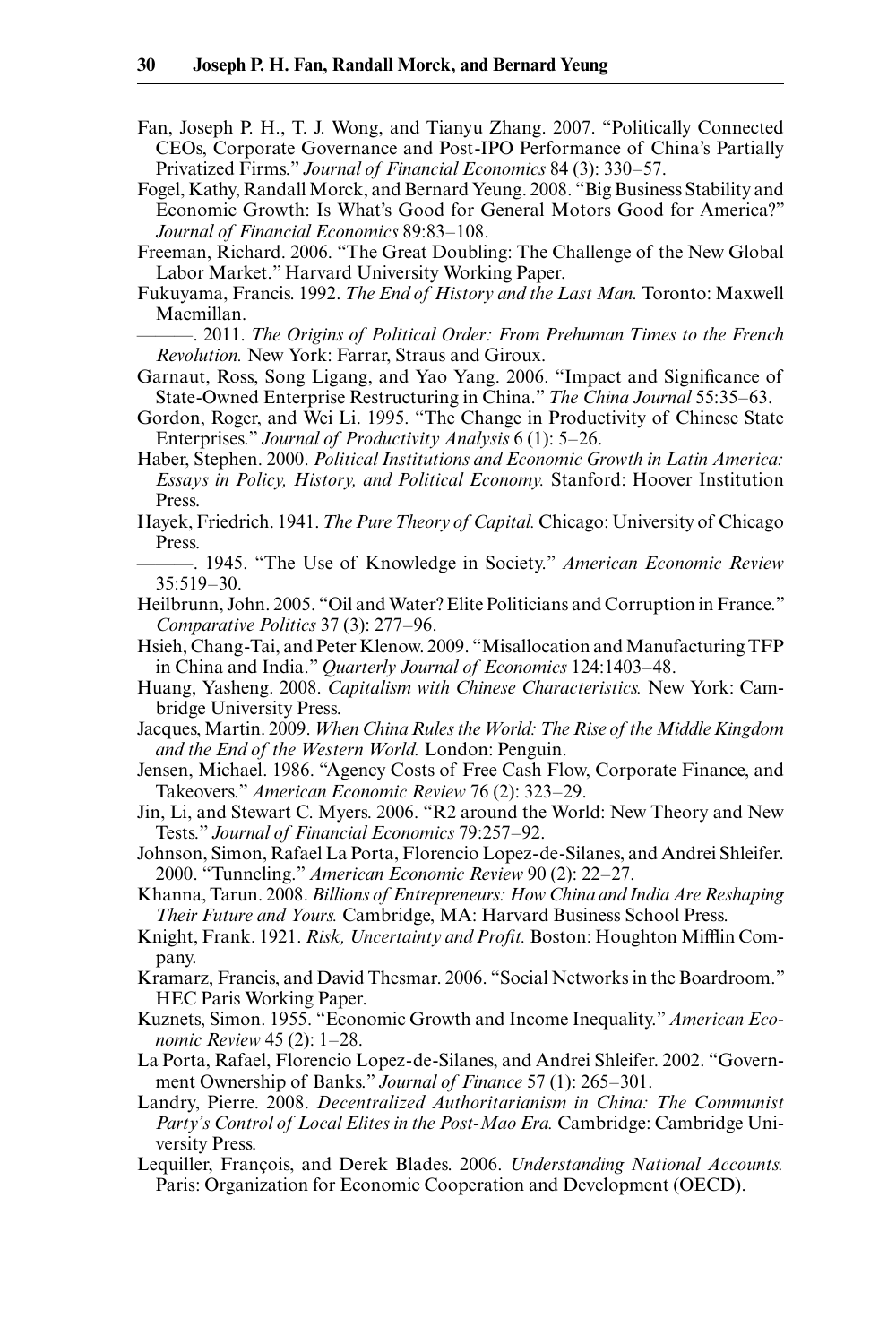- Li, Hongbin, Lingsheng Meng, Qian Wang, and Li- An Zhou. 2008. "Political Connections, Financing and Firm Performance: Evidence from Chinese Private Firms." *Journal of Development Economics* 87 (2): 283– 99.
- Li, Hongbin, and Li-An Zhou. 2005. "Political Turnover & Economic Performance: The Disciplinary Role of Personnel Control in China." *Journal of Public Economics* 89 (9/10): 1743–62.
- Li, Wei. 1997. "The Impact of Economic Reforms on the Performance of Chinese State-Owned Enterprises." *Journal of Political Economy* 105 (5): 1080–106.
- Lü, Xiaobo. 2000. *Cadres and Corruption: The Organizational Involution of the Chinese Communist Party.* Stanford, CA: Stanford University Press.
- Macdonald, James. 2003. *A Free Nation Deep in Debt: The Financial Roots of Democracy.* New York: Farrar, Straus and Giroux.
- Macgregor, Richard. 2010. *The Party: The Secret World of China's Communist Rules.* New York: HarperCollins.
- Maddison, Angus, and Harry X. Wu. 2008. "Measuring China's Economic Performance." *World Economics* 9 (2): 13– 44.
- Modigliani, Franco, and Richard Brumberg. 1954. "Utility Analysis and the Consumption Function: An Interpretation of Cross- Section Data." In *Post- Keynesian Economics,* edited by K. Kurihara, 388– 436. New Brunswick: Rutgers University Press.
- Morck, Randall. 2011. "Finance and Governance in Developing Economics." NBER Working Paper no. 16870. Cambridge, MA: National Bureau of Economic Research, March.
- Morck, Randall, and Masao Nakamura. 2007. "Business Groups and the Big Push: Meiji Japan's Mass Privatization and Subsequent Growth." *Enterprise and Society*  $8(3)$ : 543–601.
- Morck, Randall, Daniel Wolfenzon, and Bernard Yeung. 2005. "Corporate Governance, Economic Entrenchment, and Growth." *Journal of Economic Literature* 43  $(3): 655 - 720.$
- Morck, Randall, and Fan Yang. 2011. "The Shanxi Banks." In *Origins of Shareholder Advocacy,* edited by Jonathan Koppell, chapter 5. London: Palgrave Macmillan.
- Morck, Randall, Bernard Yeung, and Wayne Yu. 2000. "The Information Content of Stock Markets: Why Do Emerging Markets Have Synchronous Stock Price Movements?" *Journal of Financial Economics* 58 (1): 215– 60.
- Murphy, Kevin, Andrei Shleifer, and Robert W. Vishny. 1989. "Industrialization and the Big Push." *Journal of Political Economy* 97 (5): 1003-26.
- -. 1991. "The Allocation of Talent: Implications for Growth." *Quarterly Journal of Economics* 106 (2): 503– 30.
- Nee, Victor, and Sonja Opper. 2012. *Capitalism from Below: Markets and Institutional Change in China.* Harvard University Press, forthcoming.
- North, Douglass. 1991. "Institutions." *Journal of Economic Perspectives* 5 (1): 97– 112.
- Olson, Mancur. 2000. *Power and Prosperity: Outgrowing Communist and Capitalist Dictatorships.* New York: Basic Books.
- Prasad, Eswar. 2009. "Rebalancing Growth in Asia." NBER Working Paper no. 15169. Cambridge, MA: National Bureau of Economic Research, July.
- Rajan, Raghuram, and Luigi Zingales. 1998. "Financial Dependence and Growth." *American Economic Review* 88 (3): 559– 86.
- Rosenstein- Rodan, Paul. 1943. "Problems of Industrialisation of Eastern and South-Eastern Europe." *Economic Journal* 53 (210/1): 202-11.
- Schumpeter, Joseph. 1911. *Theorie der Wirtschaftlichen Entwicklung.* Leipzig: Duncker & Humblot.